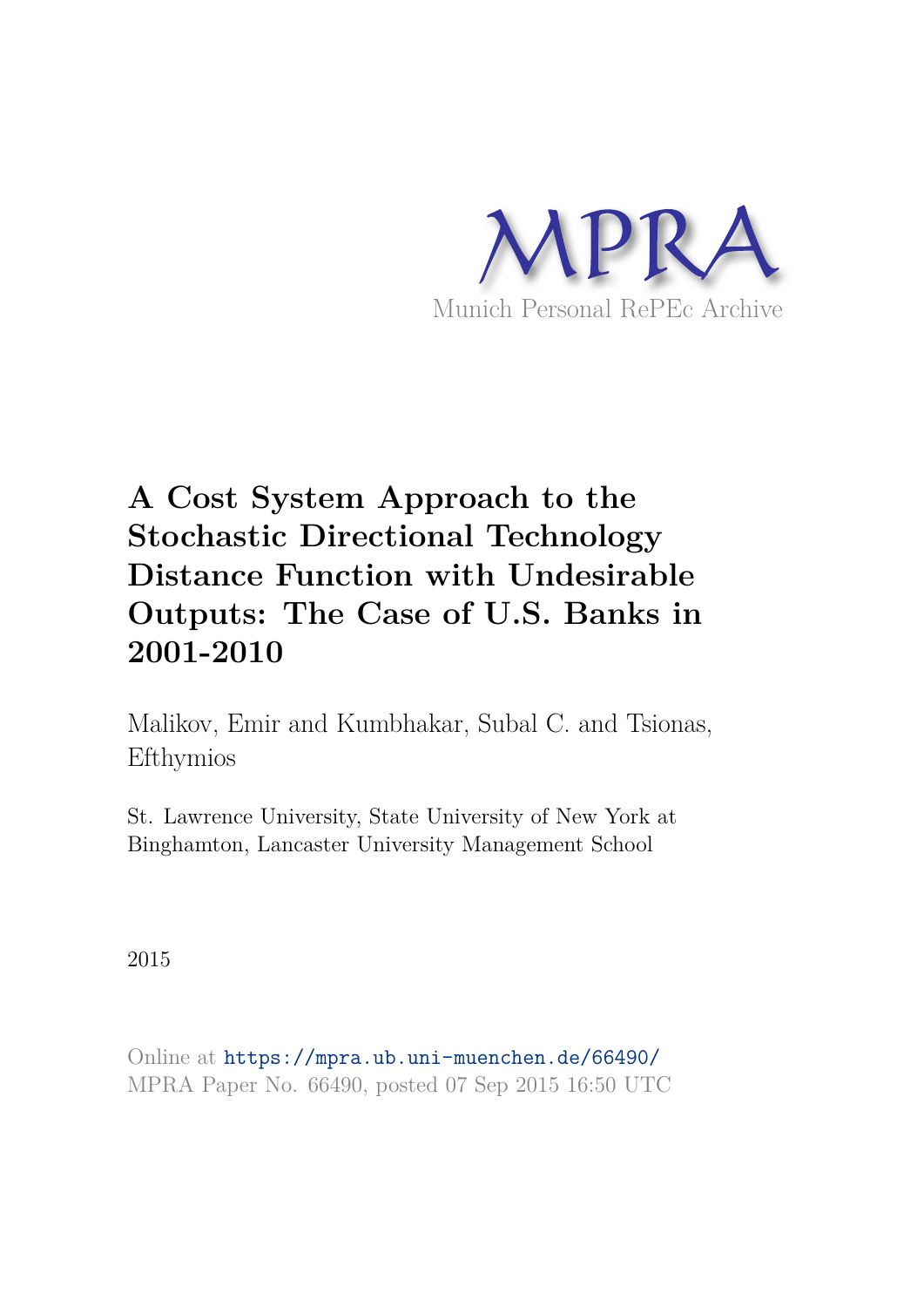# A Cost System Approach to the Stochastic Directional Technology Distance Function with Undesirable Outputs: The Case of U.S. Banks in 2001–2010<sup>∗</sup>

Emir Malikov<sup>1</sup> Subal C. Kumbhakar<sup>2</sup> Efthymios G. Tsionas<sup>3</sup>

<sup>1</sup>Department of Economics, St. Lawrence University, Canton, NY

<sup>2</sup>Department of Economics, State University of New York at Binghamton, Binghamton, NY <sup>3</sup>Department of Economics, Athens University of Economics and Business, Greece

First Draft: September 30, 2014

This Draft: June 10, 2015

#### Abstract

This paper offers a methodology to address the endogeneity of inputs in the directional technology distance function (DTDF) based formulation of banking technology which explicitly accommodates the presence of *undesirable* nonperforming loans — an inherent characteristic of the bank's production due to its exposure to credit risk. Specifically, we model nonperforming loans as an undesirable output in the bank's production process. Since the stochastic DTDF describing banking technology is likely to suffer from the endogeneity of inputs, we propose addressing this problem by considering a system consisting of the DTDF and the first-order conditions from the bank's cost minimization problem. The first-order conditions also allow us to identify the "cost-optimal" directional vector for the banking DTDF, thus eliminating the uncertainty associated with an ad hoc choice of the direction. We apply our cost system approach to the data on large U.S. commercial banks for the 2001–2010 period, which we estimate via Bayesian MCMC methods subject to theoretical regularity conditions. We document dramatic distortions in banks' efficiency, productivity growth and scale elasticity estimates when the endogeneity of inputs is assumed away and/or the DTDF is fitted in an arbitrary direction.

Keywords: Bad Outputs, Directional Distance Function, Efficiency, Endogeneity, MCMC, Nonperforming Loans, Productivity

JEL Classification: C11, C33, D24, G21

<sup>∗</sup>We would like to thank the editor, Edward Vytlacil, and anonymous referees for many insightful comments and suggestions that helped improve this article. Any remaining errors are our own. Email: emalikov@stlawu.edu (Malikov), kkar@binghamton.edu (Kumbhakar), tsionas@aueb.gr (Tsionas).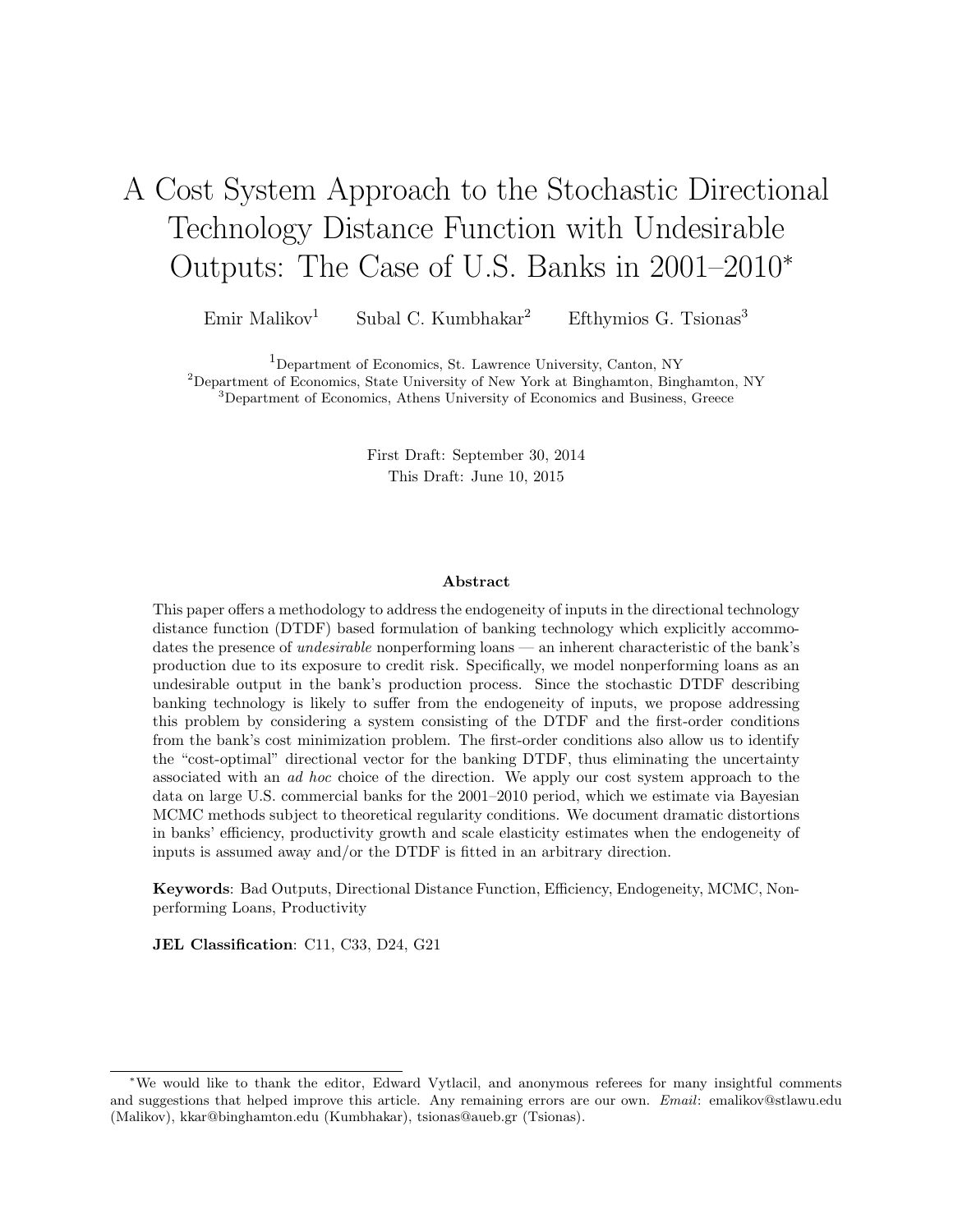## 1 Introduction

One can hardly overstate the role of the banking sector in the economy. Given the importance of financial intermediation in facilitating economic activity, in general, and the transformation that the banking industry has been undergoing in recent decades, a large number of studies have analyzed banks' performance in an attempt to quantify their productivity and efficiency (see Hughes and Mester, 2010, for an excellent review). The interest in quantifying banking technology has been particularly fueled by the wave of regulatory changes<sup>1</sup> as well as natural technological and financial innovations which have spurred the consolidation of the industry (e.g., see Berger et al., 1999; Berger and Mester, 2003; Berger, 2004). The recent financial crisis of 2007 has further focused researchers' attention on banks' production technology in the pursuit of the evidence of scale economies and high efficiency which may provide arguments against the "too-big-to-fail" criticism of large-sized banks (see Hughes and Mester, 2013; Restrepo-Tobón and Kumbhakar, 2014, and references therein).

In this paper, we address some econometric issues related to a consistent estimation of banking technology which explicitly accommodates the presence of *undesirable* nonperforming loans — an inherent characteristic of the bank's production due to its exposure to uncertainty. Textbooks explain that commercial banks are subject to the credit risk associated with the likelihood that a borrower will default on the debt by failing to make payments as obligated contractually (e.g., Freixas and Rochet, 2008). This credit risk materializes in the form of "nonperforming loans", i.e., loans that are not paid back duly. Researchers studying banks' productivity and efficiency have long ago acknowledged the importance of taking such nonperforming loans (NPL) into account when estimating banking technology. The two approaches to modeling bank's nonperforming loans prevailing in the literature have been to treat the former as either  $(i)$  a "control variable" capturing bank's risk and/or quality of loans (e.g., Berger and Mester, 1997, 2003; Altunbas et al., 2000; Koutsomanoli-Filippaki et al., 2009) or (ii) an "undesirable output" (e.g., Park and Weber, 2006; Assaf et al., 2013; Guarda et al., 2013).

Due to its apparent advantages, we focus on the second approach to modeling nonperforming loans. Treating NPL as an undesirable output is advantageous over modeling it as a mere banking technology shifter (i.e., a contextual control variable) because not only does this approach recognize that NPL is a by-product of producing desirable outputs, such as earning loans and securities, but it also accommodates the *undesirability* of NPL. That is, by acknowledging that nonperforming loans are undesirable, we can credit banks for the reduction in NPL along with the expansion in desirable outputs when computing their productivity and technological efficiency.

To estimate the banking technology in the presence of nonperforming loans, we use the directional technology distance function (DTDF) of Chambers et al. (1998) generalized to the case of undesirable outputs (also see Chung et al., 1997; Färe et al., 2005; Hudgins and Primont, 2007). The DTDF can be estimated parametrically in two ways: via a linear programming technique, if treating it as a deterministic function, or via a stochastic frontier, if allowing the DTDF to be subject to a random error. In this paper, we consider the latter approach due to its additional flexibility and an increasing popularity among productivity studies seeking to estimate directional distance functions (e.g., see Guarda et al., 2013; Atkinson et al., 2014; Feng and Serletis, 2014; Tsionas et al., 2014).

The estimation of the stochastic DTDF is however not trivial because of the potential endogeneity problem. While in many empirical applications (e.g., studies of service industries such as commercial banking) one can justify the exogeneity of outputs (both desirable and undesirable) with relative ease (e.g., Feng and Serletis, 2009; Hughes and Mester, 2010; Assaf et al., 2013; Malikov et al., 2014b), the exogeneity of inputs is however a much harder sell. Economists commonly agree

 ${}^{1}E.g.,$  permitting interstate branching or merging commercial banking with security trading and/or insurance, etc.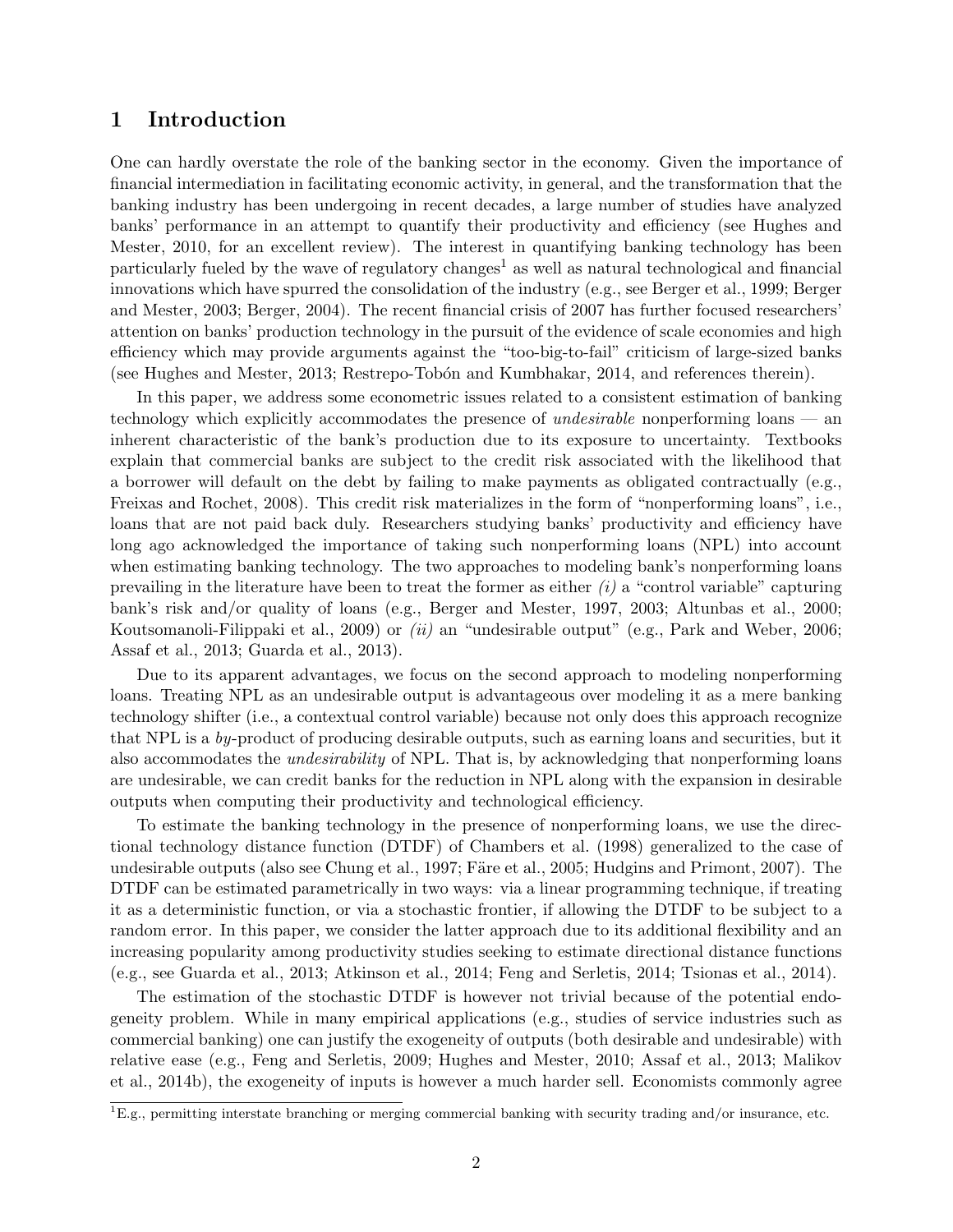that input allocation is an outcome of endogenous choice made by bank managers.

In this paper, we propose addressing the endogeneity of inputs in the stochastic DTDF formulation of the banking technology from the perspective of economic theory. More specifically, we suggest invoking the assumption of the bank's cost minimizing behavior not only to justify the treatment of outputs as exogenous<sup>2</sup> but to also tackle the endogeneity of inputs in the DTDF. We do so by augmenting the stochastic DTDF with the set of independent (nonlinear) first-order conditions derived from the bank's cost minimization problem, which we then estimate as a system of simultaneous equations. We prefer the assumption of cost-minimizing behavior over profit-maximization primarily because it is consistent with the premise of exogenously determined outputs, which is common to the banking industry, and it does not require price information on undesirable outputs which is hard to measure and is rarely available in practice. Our identification strategy thus relies on competitively determined input prices as a source of exogenous variation.

Incidentally, Atkinson and Tsionas (2013) and Atkinson et al. (2014) have recently proposed tackling the endogeneity in the DTDF by formulating a system of equations based on the assumption of profit-maximizing behavior. While being a valid alternative to our estimator, the inconvenience of such an approach is that, due to the unobservability of prices of undesirable outputs, a researcher is forced to augment a system of *quasi*-profit-maximizing first-order conditions<sup>3</sup> with the reduced-form demand equations for undesirable outputs. Our *cost* system approach is however not subject to the above problem. Further, endogeneity in the estimation of the stochastic DTDF is also discussed, although in a more narrow sense, in Guarda et al. (2013). In their paper, the authors are primarily concerned with the endogeneity problem due to the appearance of the left-hand-side "dependent variable" on the right-hand side of the normalized DTDF regression equation, which they suggest to remedy by choosing the directional vector so that the dependent variable disappears from the right-hand side of the equation.<sup>4</sup> Guarda et al. (2013) however leave the endogeneity of inputs due to simultaneity, which is a primary focus of our paper, unaddressed.

We note that there are advantages to using our cost system approach even if the DTDF does not suffer from the endogeneity of inputs. Since additional equations (the first-order conditions) do not contain any extra parameters, the system-based parameter estimates are likely to be more precise. Furthermore, technological metrics obtained from the cost system of DTDF are likely to be more meaningful because the economic behavior is embedded into the system through the first-order conditions. The inclusion of the cost-minimizing first-order conditions in the system also permits us to estimate the "cost-optimal" directional vector for the banking DTDF. That is, in contrast to a common tradition in the literature, we do not pre-specify the (fixed) directional vector for the DTDF but rather employ Färe et al.'s (2013) idea and let the data help us determine the direction in which the bank's movement toward the stochastic frontier is to be estimated.<sup>5</sup> This approach eliminates the uncertainty associated with the fact that the DTDF is an implicit function of the direction, which implies that the DTDF-based estimates of banking technology change with the choice of the directional vector.

We apply our cost system approach to the data on large U.S. commercial banks for the 2001– 2010 period. The nonlinear cost system of equations is estimated via Bayesian MCMC methods subject to monotonicity and curvature regularity conditions in order to ensure that our results are economically meaningful, as emphasized by Barnett et al. (1991) and Barnett (2002). The reported

 ${\rm ^2See}$  Malikov et al. (2014b) and the references therein.

 $3$ The prefix "quasi" indicates that the employed profit-maximizing first-order conditions *omit* the terms containing the prices of undesirable outputs.

<sup>4</sup>Tsionas et al. (2014) propose a more general solution to the same problem, which is based on accounting for a proper Jacobian of the transformation during the estimation.

 $5$ Also, see Atkinson and Tsionas (2013); Tsionas et al. (2014); Hampf and Krüger (2014).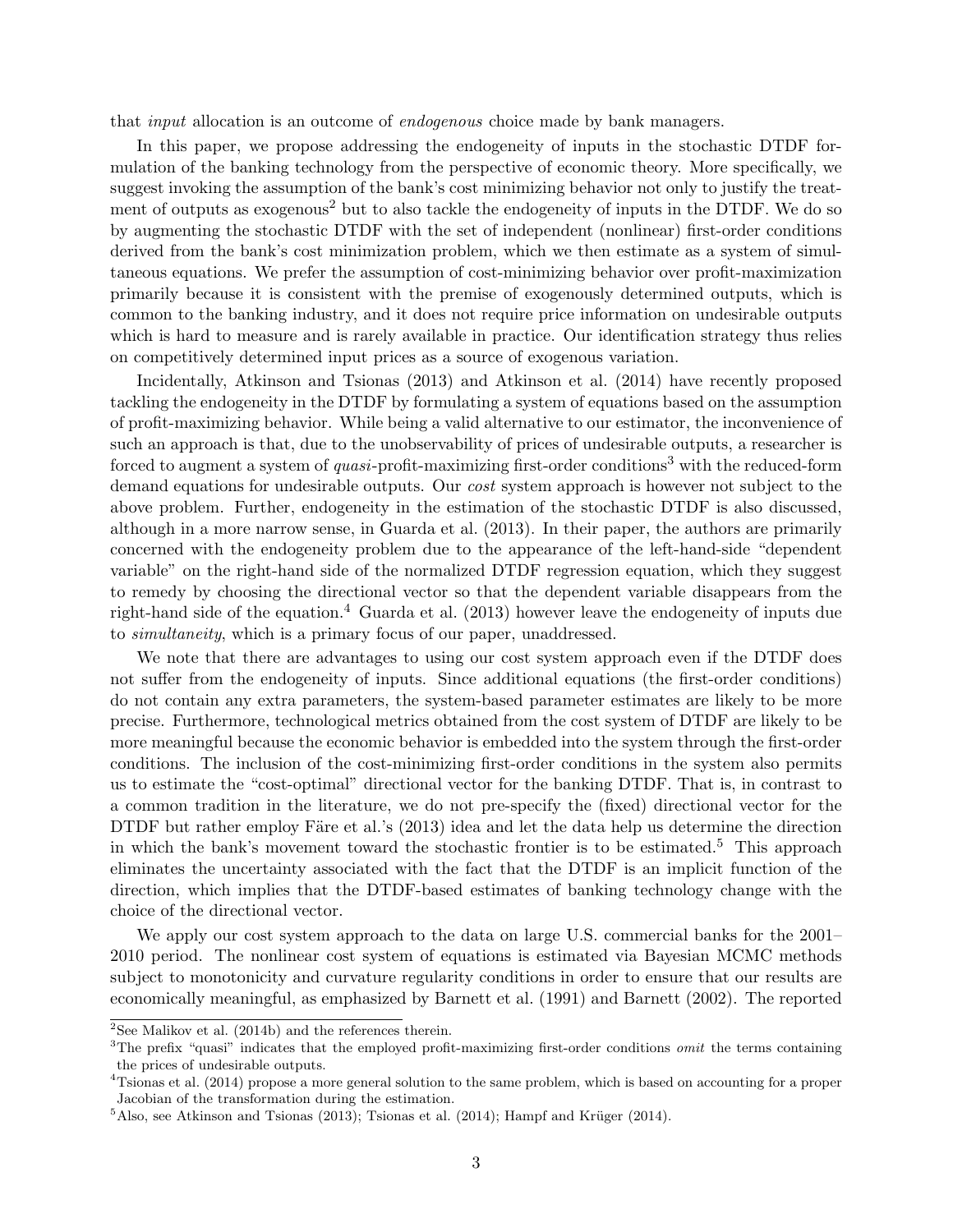results on technological efficiency, technical change, productivity and (desirable) scale elasticity from our preferred system-based model are contrasted with those obtained from a *single*-equation DTDF model formulated under a rather strong assumption of exogenously determined inputs. We further assess the sensitivity of the results to the choice of the directional vector for the DTDF by re-estimating both models in the fixed Färe et al.'s (2005) "unit" direction specified prior to the estimation. We document dramatic distortions in banks' efficiency, productivity growth and scale elasticity estimates obtained from the DTDF estimated via a traditional single-equation approach and/or in an *ad hoc* pre-specified direction. We conclude that in studies of banking technology, where exogeneity of inputs is hardly plausible, a cost system approach, which we consider in this paper, is likely to provide a more robust estimation strategy.

The contribution of our paper is threefold. First, we offer a cost system approach to a consistent estimation of the DTDF based on the (behavioral) cost minimization assumption consistent with the economic theory. Second, our model of banking technology treats NPL as an undesirable output thus allowing us to credit banks for its reduction. To do so, we derive the DTDF-based Solow-type primal productivity index which is defined as the difference between the expansion rate in desirable outputs and contraction rates in inputs *and* undesirable outputs. The index thus explicitly recognizes the undesirability of NPL. Third, we estimate optimal directions for all inputs and outputs (both desirable and undesirable) conditional on banks' cost-minimizing behavior. The estimated DTDF direction captures the bank's movement to the point on a technological frontier where costs are minimized, thus eliminating the uncertainty associated with an ad hoc choice of the direction.

The rest of the paper unfolds as follows. Section 2 presents the DTDF framework for modeling banking production technology in the presence of undesirable outputs as well as discusses the associated productivity growth decomposition. In Section 3, we introduce a cost system approach to tackling endogeneity in the stochastic DTDF, followed by the discussion of the cost-optimal direction. Section 4 discusses Bayesian implementation of our estimator. Data are discussed in Section 5, and empirical results are reported in Section 6. We conclude in Section 7.

## 2 The Directional Technology Distance Function with Undesirable Outputs

We start by introducing the directional distance function formulation of the banking production process. Consider the production process in which J inputs  $\mathbf{x} \in \mathbb{R}^J_+$  are being transformed into M desirable ("good") outputs  $y \in \mathbb{R}^M_+$  and P undesirable ("bad") outputs  $\mathbf{b} \in \mathbb{R}^P_+$ . The banking production technology is given by

$$
\mathbb{T} \stackrel{\text{def}}{=} \{ (\mathbf{x}, \mathbf{y}, \mathbf{b}) : \mathbf{x} \text{ can produce } (\mathbf{y}, \mathbf{b}) \},
$$
\n(2.1)

subject to usual assumptions (see Chambers et al., 1998; Färe et al., 2005):

(1) closedness of T;

- (2) no free lunch: if  $(\mathbf{x}, \mathbf{y}, \mathbf{b}) \in \mathbb{T}$  and  $\mathbf{x} = \mathbf{0}$ , then  $(\mathbf{y}, \mathbf{b}) = (\mathbf{0}, \mathbf{0})$ ;
- (3) null-jointness of the output production: if  $(x, y, b) \in \mathbb{T}$  and  $b = 0$ , then  $y = 0$ ;
- (4) free input disposability: if  $(\mathbf{x}, \mathbf{y}, \mathbf{b}) \in \mathbb{T}$  and  $\mathbf{x}' \geq \mathbf{x}$ , then  $(\mathbf{x}', \mathbf{y}, \mathbf{b}) \in \mathbb{T}$ ;
- (5) weak joint disposability of desirable and undesirable outputs: if  $(\mathbf{x}, \mathbf{y}, \mathbf{b}) \in \mathbb{T}$  and  $0 \leq \kappa \leq 1$ , then  $(\mathbf{x}, \kappa \mathbf{y}, \kappa \mathbf{b}) \in \mathbb{T}$ ;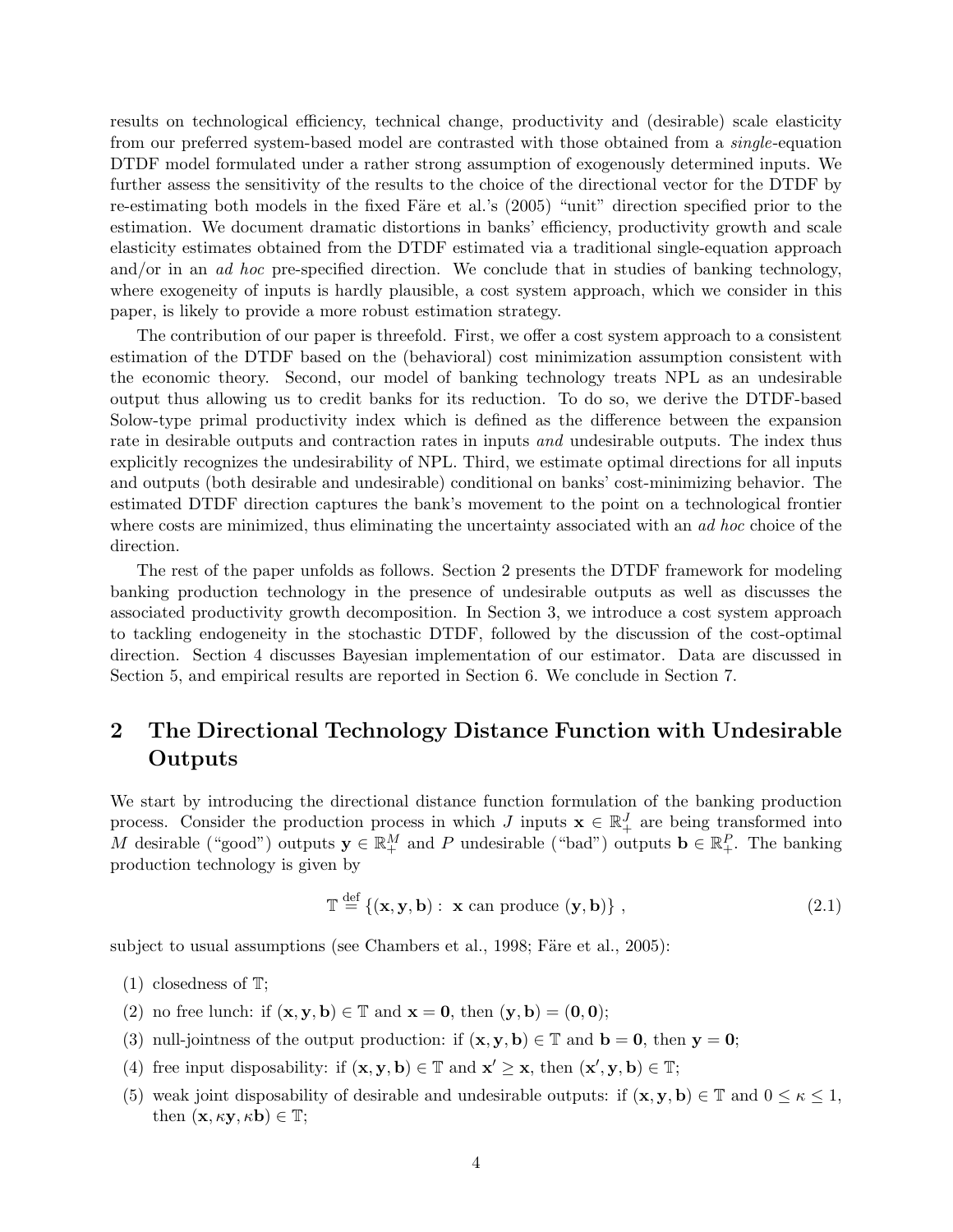- (6) free disposability of desirable outputs: if  $(x, y, b) \in \mathbb{T}$  and  $y' \leq y$ , then  $(x, y', b) \in \mathbb{T}$ ;
- (7) feasibility of inaction:  $(0,0,0) \in \mathbb{T}$ ;
- (8) convexity of T.

The maximal distance between the observed  $(x, y, b)$  and the boundary of banking technology  $\mathbb T$ in a given direction  $\mathbf{g} \equiv (-\mathbf{g}_x, \mathbf{g}_y, -\mathbf{g}_b) \in \mathbb{R}_+^J \times \mathbb{R}_+^M \times \mathbb{R}_-^P$  is given by the value of the directional technology distance function (DTDF) defined as

$$
\vec{D}_{\tau}(\mathbf{x}, \mathbf{y}, \mathbf{b}; \mathbf{g}) \stackrel{\text{def}}{=} \sup_{\beta} \left\{ \beta \in \mathbb{R}_{+}: (\mathbf{x} - \beta \mathbf{g}_{x}, \mathbf{y} + \beta \mathbf{g}_{y}, \mathbf{b} - \beta \mathbf{g}_{b}) \in \mathbb{T} \right\} . \tag{2.2}
$$

The DTDF in (2.2) seeks the simultaneous maximal expansion in desirable outputs and maximal reduction in inputs and undesirable outputs. It is advantageous over traditional (input- and/or output-oriented) distance functions because the distance that it measures is technology-oriented and can vary across individual inputs and outputs. However, unlike a traditional distance function, the DTDF constitutes an additive (not proportional) measure of inefficiency in a given direction g, where the zero value of  $\vec{D}_{\tau}({\bf x},{\bf y},{\bf b};{\bf g})$  implies full technological efficiency. The function  $\vec{D}_{\tau}({\bf x},{\bf y},{\bf b};{\bf g})$ satisfies the following theoretical properties: $6$ 

- (1)  $\vec{D}_{\tau}(\mathbf{x}, \mathbf{y}, \mathbf{b}; \mathbf{g}) \ge 0 \iff (\mathbf{x}, \mathbf{y}, \mathbf{b}) \in \mathbb{T};$
- (2) the translation property: for  $\alpha \in \mathbb{R}$

$$
\vec{D}_{\tau}(\mathbf{x} - \alpha \mathbf{g}_x, \mathbf{y} + \alpha \mathbf{g}_y, \mathbf{b} - \alpha \mathbf{g}_b; \mathbf{g}) = \vec{D}_{\tau}(\mathbf{x}, \mathbf{y}, \mathbf{b}; \mathbf{g}) - \alpha ; \qquad (2.3)
$$

- (3) concavity of  $\vec{D}_{\tau}(\mathbf{x}, \mathbf{y}, \mathbf{b}; \mathbf{g})$  in  $(\mathbf{x}, \mathbf{y}, \mathbf{b}) \in \mathbb{T}$ ;
- (4) positive monotonicity in inputs: if  $(x', y, b) \ge (x, y, b) \in \mathbb{T}$ , then  $\vec{D}_{\tau}(x', y, b; g) \ge \vec{D}_{\tau}(x, y, b; g)$ ;
- (5) negative monotonicity in desirable outputs: if  $(\mathbf{x}, \mathbf{y}', \mathbf{b}) \leq (\mathbf{x}, \mathbf{y}, \mathbf{b}) \in \mathbb{T}$ , then  $\vec{D}_{\tau}(\mathbf{x}, \mathbf{y}', \mathbf{b}; \mathbf{g}) \geq$  $\vec{D}_{\tau}(\mathbf{x},\mathbf{y},\mathbf{b};\mathbf{g});$
- (6) positive monotonicity in undesirable outputs: if  $(\mathbf{x}, \mathbf{y}, \mathbf{b}') \geq (\mathbf{x}, \mathbf{y}, \mathbf{b}) \in \mathbb{T}$ , then  $\vec{D}_{\tau}(\mathbf{x}, \mathbf{y}, \mathbf{b}'; \mathbf{g}) \geq$  $\vec{D}_{\tau}(\mathbf{x},\mathbf{y},\mathbf{b};\mathbf{g});$
- (7) homogeneity of degree minus one in  $\mathbf{g}$ :  $\vec{D}_{\tau}(\mathbf{x}, \mathbf{y}, \mathbf{b}; \lambda \mathbf{g}) = \lambda^{-1} \vec{D}_{\tau}(\mathbf{x}, \mathbf{y}, \mathbf{b}; \mathbf{g})$  for  $\lambda > 0$ .

Note that the DTDF in (2.2) nests several special cases of the directional distance functions. In the case of  $\mathbf{b} = \mathbf{0}$  (and hence  $\mathbf{g}_b = \mathbf{0}$ ), the DTDF in (2.2) collapses to the *standard* directional technology distance function (Chambers et al., 1998; Hudgins and Primont, 2007), which assumes no by-production of undesirable outputs, i.e.,

$$
\vec{D}_{\tau}(\mathbf{x}, \mathbf{y}, \mathbf{0}; (-\mathbf{g}_x, \mathbf{g}_y, \mathbf{0})) = \vec{D}_{\tau}(\mathbf{x}, \mathbf{y}; (-\mathbf{g}_x, \mathbf{g}_y)) . \tag{2.4}
$$

When  $(g_y, g_b) = (0, 0)$ , the DTDF in (2.2) becomes the directional *input* distance function similar to that of Chambers et al.  $(1996)$ , i.e.,<sup>7</sup>

$$
\vec{D}_{\tau}(\mathbf{x}, \mathbf{y}, \mathbf{b}; (-\mathbf{g}_x, \mathbf{0}, \mathbf{0})) = \vec{D}_i(\mathbf{x}, \mathbf{y}, \mathbf{b}; -\mathbf{g}_x) .
$$
\n(2.5)

Lastly, if  $g_x = 0$ , function (2.2) nests the directional *output* distance function with undesirable outputs (Chung et al., 1997; Färe et al., 2005), i.e.,

$$
\vec{D}_{\tau}(\mathbf{x}, \mathbf{y}, \mathbf{b}; (\mathbf{0}, \mathbf{g}_y, -\mathbf{g}_b)) = \vec{D}_o(\mathbf{x}, \mathbf{y}, \mathbf{b}; (\mathbf{g}_y, -\mathbf{g}_b)) . \tag{2.6}
$$

 ${}^{6}$ The proofs are very similar to those in Chambers et al. (1996).

 $7\text{To be precise, Chambers et al. (1996) consider the directional input distance function under the assumption of no.}$ undesirable outputs.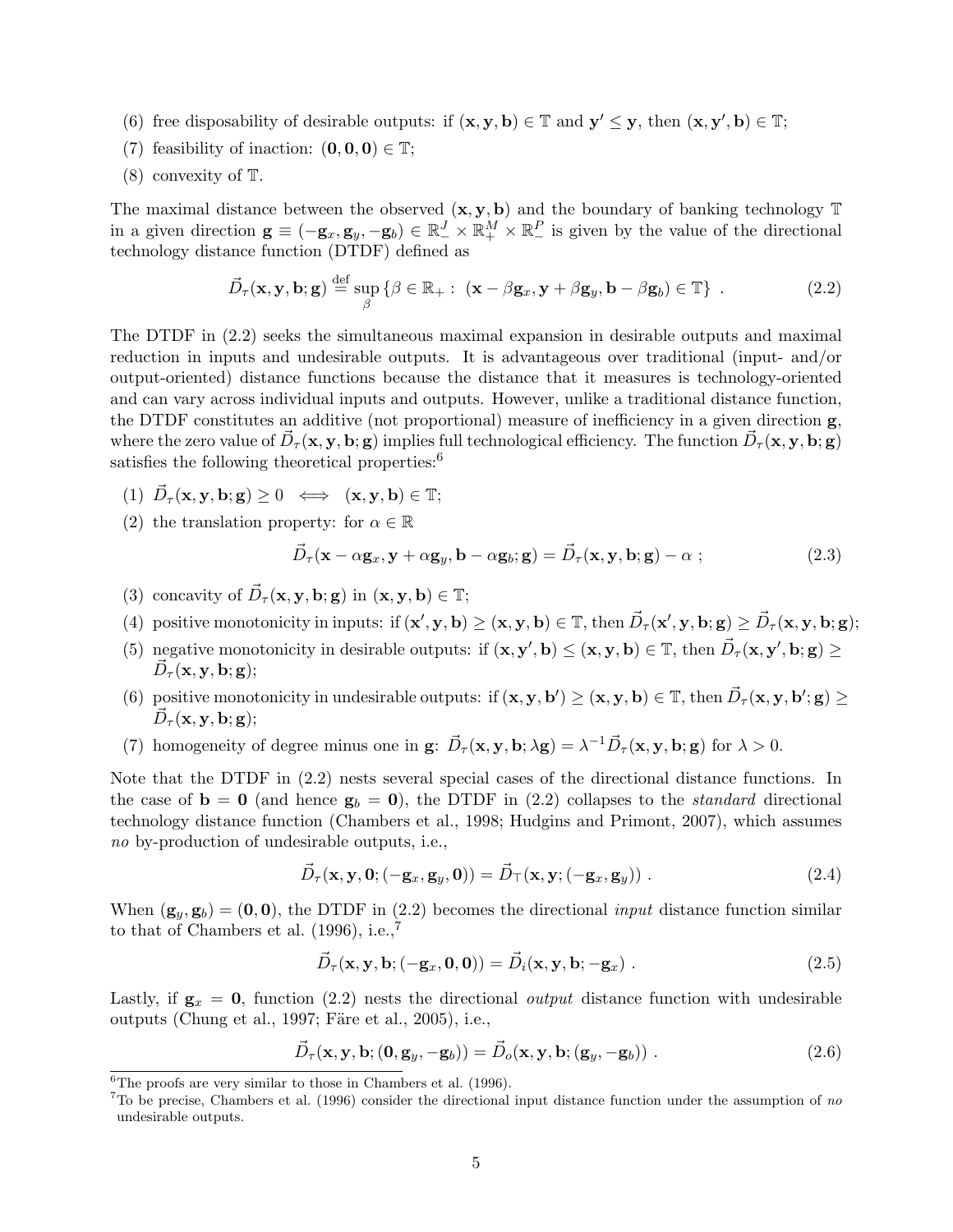#### 2.1 Productivity Growth Decomposition

Since the DTDF in (2.2) explicitly accommodates the by-production of undesirable outputs in the banking technology, we are able to credit banks for the reduction in undesirable outputs (nonperforming loans) along with the expansion in desirable outputs (earning assets such as loans, securities, etc.) when computing their productivity growth.

Specifically, letting the time enter the DTDF in  $(2.2)$  directly and recognizing that  $(\mathbf{x}, \mathbf{y}, \mathbf{b})$  are all changing over time, the total time-differentiation of  $\vec{D}_{\tau}(\mathbf{x}, \mathbf{y}, \mathbf{b}, t; \mathbf{g})$  yields

$$
\frac{\mathrm{d}\vec{D}_{\tau}(\mathbf{x}, \mathbf{y}, \mathbf{b}, t; \mathbf{g})}{\mathrm{d}t} = \sum_{j} \frac{\partial \vec{D}_{\tau}(\cdot)}{\partial \log x_{j}} \dot{x}_{j} + \sum_{m} \frac{\partial \vec{D}_{\tau}(\cdot)}{\partial \log y_{m}} \dot{y}_{m} + \sum_{p} \frac{\partial \vec{D}_{\tau}(\cdot)}{\partial \log b_{p}} \dot{b}_{p} + \frac{\partial \vec{D}_{\tau}(\cdot)}{\partial t} , \qquad (2.7)
$$

where the "dot" above a variable denotes the time derivative of its log. Dividing both sides of (2.7) by (non-zero)  $(1 + \vec{D}_{\tau}(\mathbf{x}, \mathbf{y}, \mathbf{b}, t; \mathbf{g}))$  and some rearranging yields an equivalent expression:

$$
PG \equiv -\sum_{j} \frac{\partial \log \left(1 + \vec{D}_{\tau}(\cdot)\right)}{\partial \log x_{j}} \dot{x}_{j} - \sum_{m} \frac{\partial \log \left(1 + \vec{D}_{\tau}(\cdot)\right)}{\partial \log y_{m}} \dot{y}_{m} - \sum_{p} \frac{\partial \log \left(1 + \vec{D}_{\tau}(\cdot)\right)}{\partial \log b_{p}} \dot{b}_{p}
$$

$$
= \frac{\partial \log \left(1 + \vec{D}_{\tau}(\cdot)\right)}{\partial t} - \frac{\mathrm{d} \log \left(1 + \vec{D}_{\tau}(\cdot)\right)}{\mathrm{d} t}, \qquad (2.8)
$$

where the left-hand side of the equality is a Solow-type Divisia index of productivity growth which we label PG, and the right-hand side of the equality yields a natural decomposition of PG into technical change  $TC \equiv \partial \log (1 + \vec{D}_{\tau}(\cdot)) / \partial t$  and efficiency change  $EC \equiv -d \log (1 + \vec{D}_{\tau}(\cdot)) / dt$ . The PG index constitutes a weighted aggregate of percentage growth rates in inputs and desirable and undesirable outputs:  $\dot{x}_j \forall j, \dot{y}_m \forall m$  and  $b_p \forall p$ , respectively. The corresponding weights are

$$
-\frac{\partial \log (1 + \vec{D}_{\tau}(\cdot))}{\partial \log x_{j}} \leq 0 \quad \forall \quad j = 1, ..., J
$$

$$
-\frac{\partial \log (1 + \vec{D}_{\tau}(\cdot))}{\partial \log y_{m}} \geq 0 \quad \forall \quad m = 1, ..., M
$$

$$
-\frac{\partial \log (1 + \vec{D}_{\tau}(\cdot))}{\partial \log b_{p}} \leq 0 \quad \forall \quad p = 1, ..., P,
$$
(2.9)

where the signs are dictated by the monotonicity properties of the DTDF in  $(2.2)$  and are in line with one's intuition.

## 3 Endogeneity in the Stochastic Directional Technology Distance Function: A Cost System Approach

In order to estimate the DTDF, one needs to specify its functional form. The quadratic form is a common choice for the directional distance functions, since it can be easily restricted to satisfy the translation property (e.g., Färe et al., 2005; Hudgins and Primont, 2007; Feng and Serletis, 2014). The function can then be estimated in two ways. Treating it as a deterministic function, one may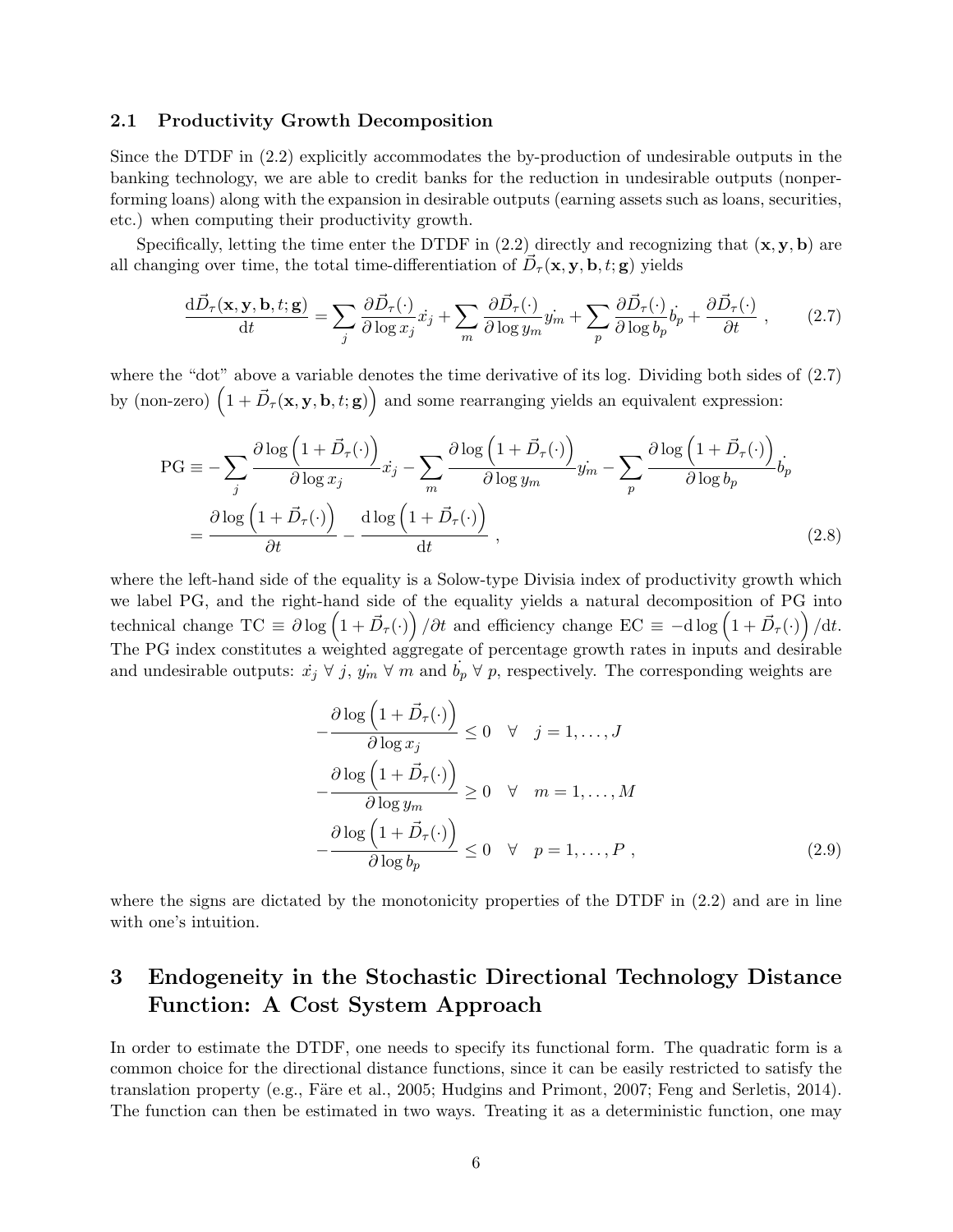estimate it for a given direction  $g$  using the linear programming technique (subject to symmetry and theoretical regularity conditions).<sup>8</sup> Here, we employ an alternative approach where we treat the DTDF as a stochastic function in the spirit of Guarda et al. (2013) and Feng and Serletis (2014), who estimate the stochastic directional *input* and *output* distance functions.

#### 3.1 Stochastic Formulation of the Directional Technology Distance Function

Before we proceed, note that the direction in which the DTDF is specified is uniquely defined by  $(J + M + P - 1)$  ratios of the elements in the  $(J + M + P)$ -dimensional vector **g**. For example, in the case of one input  $(J = 1)$ , one desirable  $(M = 1)$  and zero undesirable outputs  $(P = 0)$ , the directional vector is given by  $(-g_x, g_y, 0)$  and is uniquely defined by the ratio of  $g_x$  to  $g_y$ .<sup>9</sup> Without the loss of generality, we can therefore normalize one of the elements in the directional vector g to be equal to one and control the direction of the DTDF using (magnitudes of) its remaining elements.

Following Guarda et al. (2013) and Feng and Serletis (2014), we normalize the stochastic DTDF in  $(2.2)$  in order to impose the translation property onto it for a given direction  $g^{10}$ . Specifically, setting  $\alpha$  equal to the negative of one of the desirable outputs, say  $\alpha = -y_k$ , and normalizing the corresponding  $g_{y_k} = 1$  (in the light of the argument above), the translation property in (2.3) can be rewritten  $as^{11}$ 

$$
\vec{D}_{\tau}(\mathbf{x} + y_k \mathbf{g}_x, \hat{\mathbf{y}} - y_k \hat{\mathbf{g}}_y, \mathbf{b} + y_k \mathbf{g}_b; \mathbf{g}) = \vec{D}_{\tau}(\mathbf{x}, \mathbf{y}, \mathbf{b}; \mathbf{g}) + y_k,
$$
\n(3.1)

where we define  $\hat{\mathbf{y}} \equiv (y_1, \ldots, y_{k-1}, y_{k+1}, \ldots, y_M)$  and  $\hat{\mathbf{g}}_y \equiv (\mathbf{g}_{y_1}, \ldots, \mathbf{g}_{y_{k-1}}, \mathbf{g}_{y_{k+1}}, \ldots, \mathbf{g}_{y_M})$ . Note that, due to the normalization  $g_{y_k} = 1$ , the desirable output  $y_k$  now enters the left-hand side of (3.1) in the capacity of " $\alpha$ " from (2.3) only. The "output"  $y_k$  has however disappeared from  $\vec{D}_{\tau}(\mathbf{x} + y_k \mathbf{g}_x, \hat{\mathbf{y}} - y_k \hat{\mathbf{g}}_y, \mathbf{b} + y_k \mathbf{g}_b; \mathbf{g})$  because  $y_k + \alpha g_{y_k} = y_k - y_k \cdot 1 = 0$ . After rearranging, from  $(3.1)$  we get

$$
y_k = \vec{D}_{\tau}(\mathbf{x} + y_k \mathbf{g}_x, \hat{\mathbf{y}} - y_k \hat{\mathbf{g}}_y, \mathbf{b} + y_k \mathbf{g}_b; \mathbf{g}) - \vec{D}_{\tau}(\mathbf{x}, \mathbf{y}, \mathbf{b}; \mathbf{g})
$$
  
\n
$$
\stackrel{\text{def}}{=} \vec{D}_{\tau}(\mathbf{x} + y_k \mathbf{g}_x, \hat{\mathbf{y}} - y_k \hat{\mathbf{g}}_y, \mathbf{b} + y_k \mathbf{g}_b; \mathbf{g}) - u ,
$$
\n(3.2)

where  $u \stackrel{\text{def}}{=} \vec{D}_{\tau}(\mathbf{x}, \mathbf{y}, \mathbf{b}; \mathbf{g}) \ge 0$  represents the (unobserved) composite technological inefficiency.<sup>12</sup> After adding the white noise term, the normalized DTDF in (3.2) constitutes a standard stochastic frontier model.

#### 3.2 Endogeneity in the Stochastic Directional Technology Distance Function

The estimation of (3.2) is not trivial because of the potential endogeneity problem. While in many empirical applications (e.g., studies of service industries such as banking or electric power

 ${}^{8}E.g.,$  see Chung et al. (1997) and Färe et al. (2005) who estimate the deterministic directional *output* distance function in such a way.

<sup>&</sup>lt;sup>9</sup>Intuitively, the direction is uniquely defined by  $(J + M + P - 1)$  angles between the vector **g** and its  $(J + M + P - 1)$ projections on all two-dimensional subspaces. The magnitudes of elements in  $(g_x, g_y, g_b)$  per se do not matter.

 $10$ We note that the translation property may alternatively be imposed using the set of parameter restrictions applied to the DTDF directly during the estimation (e.g., see Atkinson et al., 2014).

<sup>&</sup>lt;sup>11</sup>Note that the normalization can be performed by setting  $\alpha$  equal to any of the arguments of the DTDF. For instance, other options include setting  $\alpha$  equal to some input or some undesirable output. However, opting for an input to normalize the DTDF produces highly nonlinear (although equivalent to those we employ) cost-minimizing first-order conditions, which we make use of later in the paper.

 $12$ Defined over inputs and both the desirable and undesirable outputs. For the discussion of how to disentangle technical inefficiency, conventionally defined over inputs and desirable outputs, from environmental inefficiency, defined over undesirable output, see Malikov et al. (2014a).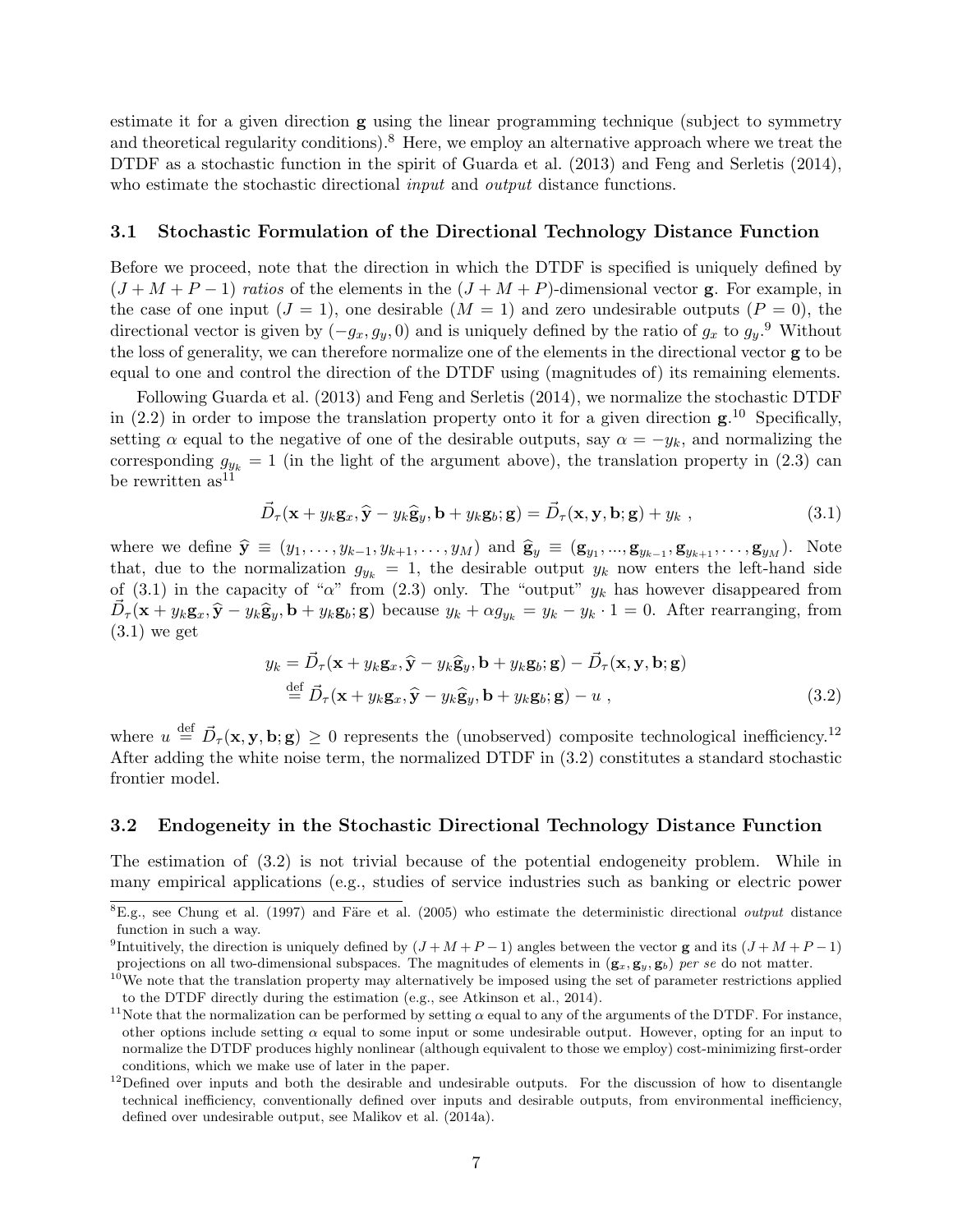generation/distribution) one can justify the exogeneity of outputs  $(y, b)$  with relative ease, the exogeneity of inputs  $x$  is however a much harder sell. Economists commonly agree that input allocation is an outcome of endogenous choice made by firms. Specifically, the endogeneity problem arises due to the presence of J endogenous inputs  $x$  on the right-hand side of (3.2). To mitigate the problem, one either needs to instrument for x or, alternatively, to employ a system approach. In what follows, we opt for the system approach solution.

In order to meet the rank condition for the identification of the model, one needs the total of at least  $J$  independent equations in the system,<sup>13</sup> which equals the total number of endogenous variables (in our case, inputs  $\mathbf{x} \in \mathbb{R}^J_+$ ). Also note that, despite that the desirable output  $y_k$  appears in the normalized DTDF (3.2) in the capacity of a left-hand-side "dependent variable", it is not an endogenous variable. Equation (3.2) can therefore be classified as an implicit function, which requires a proper Jacobian of the transformation be taken into account during the estimation (which we discuss in detail in Section 4).

We turn to economic theory in order to formulate additional independent equations for x. Specifically, we augment the normalized DTDF in  $(3.2)$  with  $(J-1)$  independent first-order conditions from banks' cost minimization problem. We prefer the assumption of the cost-minimizing behavior over profit-maximization primarily because  $(i)$  it is consistent with the premise of exogenously determined outputs, which is common to the banking industry, and  $(ii)$  the assumption of profitmaximization requires price information on undesirable outputs which is hard to measure and is rarely available in practice.<sup>14</sup> Incidentally, Atkinson and Tsionas (2013) and Atkinson et al. (2014) consider the estimation of the DTDF with undesirable outputs, where they propose tackling the endogeneity problem by formulating a profit-maximizing system of equations. While being a valid alternative to our estimator, the inconvenience of such an approach is that, due to unobservability of prices of undesirable outputs (say,  $\bf{p}$ ), a researcher is forced to augment a system of *quasi*profit-maximizing first-order conditions (which omit the terms containing p) with the reduced-form demand equations for **b**. Our *cost* system approach is not subject to the above problem.

Endogeneity in the estimation of the normalized DTDF is also discussed, although in a more narrow sense, in Guarda et al. (2013). In their paper, the authors are primarily concerned with the endogeneity problem due to the appearance of the left-hand-side "dependent variable" on the right-hand side of the normalized regression equation, which they suggest to remedy by setting  $\hat{\mathbf{g}} = \mathbf{0}$  (in our notation).<sup>15</sup> The endogeneity of inputs due to simultaneity, which is a primary focus of our paper, is however left unaddressed.

To formulate our cost system approach, we start with the bank's cost-minimizing objective defined as

$$
\min_{\mathbf{x}} \quad \mathbf{w}'\mathbf{x} : (\mathbf{x}, \mathbf{y}, \mathbf{b}) \in \mathbb{T} \tag{3.3}
$$

which can be equivalently defined in terms of the DTDF in (2.2) as

$$
\min_{\mathbf{x}} \quad \mathbf{w}'\mathbf{x} : \vec{D}_{\tau}(\mathbf{x}, \mathbf{y}, \mathbf{b}; \mathbf{g}) \ge 0 , \tag{3.4}
$$

where  $\mathbf{w} \in \mathbb{R}_+^J$  is the vector of J exogenous, competitively determined inputs prices.<sup>16</sup>

 $13$ Including the normalized DTDF  $(3.2)$ .

 $14$ Furthermore, outputs in banking are services which are demand-determined and non-storable. Hence, cost minimization appears to be a more natural framework as opposed to profit maximization. This is one of the primary reasons why cost functions are routinely estimated for service industries.

<sup>&</sup>lt;sup>15</sup>Tsionas et al. (2014) propose a more general solution to the same problem, which is based on accounting for a proper Jacobian of the transformation during the estimation.

 $16$ It may at first seem somewhat counterintuitive to speak of optimal behavior such as cost minimization while also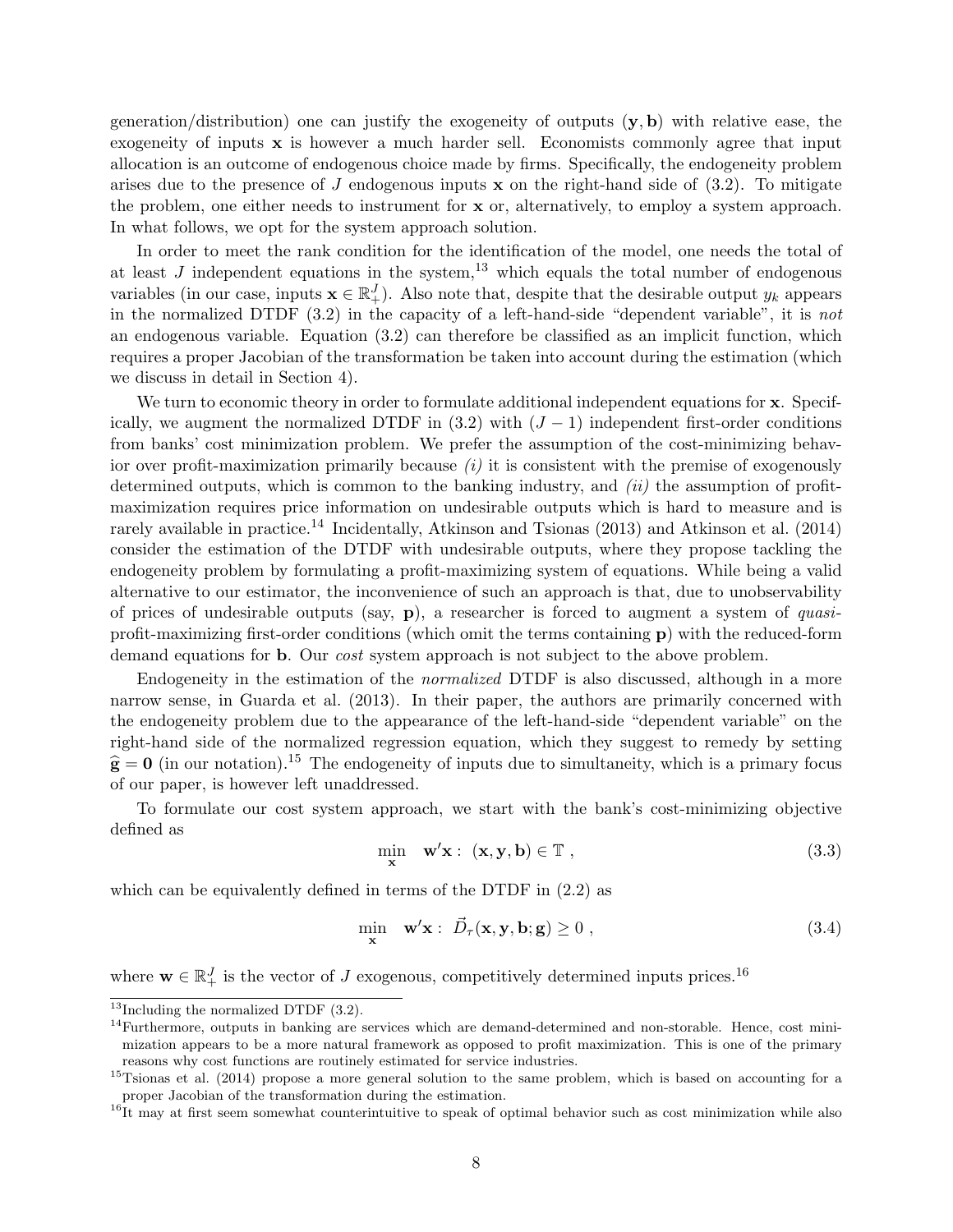To link the optimization problem in (3.4) to the normalized DTDF in (3.2) which we seek to estimate, we substite (3.1) for  $\vec{D}_{\tau}(\mathbf{x}, \mathbf{y}, \mathbf{b}; \mathbf{g})$  [using the translation property for  $\alpha = -y_k$ ] and let  $g_{y_k} = 1$ . Equation (3.4) then transforms into

$$
\min_{\mathbf{x}} \quad \mathbf{w}'\mathbf{x}: \ \vec{D}_{\tau}(\mathbf{x} + y_k \mathbf{g}_x, \hat{\mathbf{y}} - y_k \hat{\mathbf{g}}_y, \mathbf{b} + y_k \mathbf{g}_b; \mathbf{g}) - y_k \ge 0 \ . \tag{3.5}
$$

The corresponding first-order conditions are

$$
\frac{w_j}{w_q} = \left(\frac{\partial \vec{D}_{\tau}(\cdot)}{\partial \widetilde{x}_q}\right)^{-1} \frac{\partial \vec{D}_{\tau}(\cdot)}{\partial \widetilde{x}_j} \quad \forall \quad j(\neq q) = 1, \dots, J,
$$
\n(3.6)

where, for convenience, we have defined  $\widetilde{x}_j \stackrel{\text{def}}{=} x_j + y_k g_{x_j} \ \forall \ j = 1, \ldots, J$ .

Combining  $(J-1)$  equations given in (3.6) with the normalized DTDF in (3.2) constitutes a complete, exactly identified (nonlinear) system of equations. Specifically, under the assumption of the quadratic functional form, the system consists of the following normalized DTDF (where we also introduce the time trend  $t$ )

$$
y_k = \theta_0 + \sum_j \alpha_j \tilde{x}_j + \sum_{m(\neq k)} \beta_m \tilde{y}_m + \sum_p \gamma_p \tilde{b}_p + \theta_t t +
$$
  

$$
\frac{1}{2} \sum_j \sum_{j'} \alpha_{jj'} \tilde{x}_j \tilde{x}_{j'} + \frac{1}{2} \sum_{m(\neq k)} \sum_{m'(\neq k)} \beta_{mm'} \tilde{y}_m \tilde{y}_{m'} + \frac{1}{2} \sum_p \sum_{p'} \gamma_{pp'} \tilde{b}_p \tilde{b}_{p'} + \frac{1}{2} \theta_{tt} t^2 +
$$
  

$$
\sum_j \sum_{m(\neq k)} \delta_{jm} \tilde{x}_j \tilde{y}_m + \sum_j \sum_{p} \phi_{jp} \tilde{x}_j \tilde{b}_p + \sum_{m(\neq k)} \sum_{p} \varphi_{mp} \tilde{y}_m \tilde{b}_p +
$$
  

$$
\sum_j \theta_{x,j} t \tilde{x}_j + \sum_{m(\neq k)} \theta_{y,m} t \tilde{y}_m + \sum_p \theta_{b,p} t \tilde{b}_p - u
$$
 (3.7)

and  $(J-1)$  equations for  $\tilde{x}_i$ , which we obtain from  $(3.6)$ :<sup>17</sup>

$$
\widetilde{x}_j = \frac{2}{\alpha_{jj}w_q - \alpha_{qj}w_j} \left[ w_j \left( \alpha_q + \frac{1}{2} \sum_{j'(\neq j)} \alpha_{qj'} \widetilde{x}_{j'} + \sum_{m(\neq k)} \delta_{qm} \widetilde{y}_m + \sum_p \phi_{qp} \widetilde{b}_p + \theta_{x,q} t \right) - w_q \left( \alpha_j + \frac{1}{2} \sum_{j'(\neq j)} \alpha_{jj'} \widetilde{x}_{j'} + \sum_{m(\neq k)} \delta_{jm} \widetilde{y}_m + \sum_p \phi_{jp} \widetilde{b}_p + \theta_{x,j} t \right) \right] \quad \forall \quad j \neq q , \qquad (3.8)
$$

where we have defined  $\widetilde{y}_m \stackrel{\text{def}}{=} y_m - y_k g_{y_m} \ \forall \ m(\neq k) = 1, \ldots, M$  and  $\widetilde{b}_p \stackrel{\text{def}}{=} b_p + y_k g_{b_p} \ \forall \ p = 1, \ldots, P$ .

allowing for technological inefficiency in the banking production process, i.e., the instance when  $\vec{D}_{\tau}(\cdot)$  takes a positive value. However, cost minimization (or even profit maximization) does not necessarily imply that the firm is fully efficient and operates on its technological frontier  $[\bar{D}_{\tau}(\cdot) = 0]$  (e.g., see Färe and Primont, 1995; Chambers et al., 1998). That is, banks may seek to minimize expenditures on inputs given the level of their technological inefficiency due to, say, imperfect organization of the production process, poor management and other (often unobserved) factors. In fact, this technological inefficiency can also be linked using duality to the cost inefficiency which measures the extra cost of producing below the technological frontier, as first shown by Schmidt and Lovell (1979). Also, see Chapters 4 and 6 of Kumbhakar et al. (2015).

<sup>&</sup>lt;sup>17</sup>Note that, for the ease of it, we solve the first-order conditions for  $\tilde{x}_j$  thus treating them as endogenous variables (as opposed to  $x_j$ ). The equivalence of working with  $\tilde{x}_j$  and working directly with  $x_j$  holds because  $\partial \tilde{x}_j/\partial x_j = 1$ .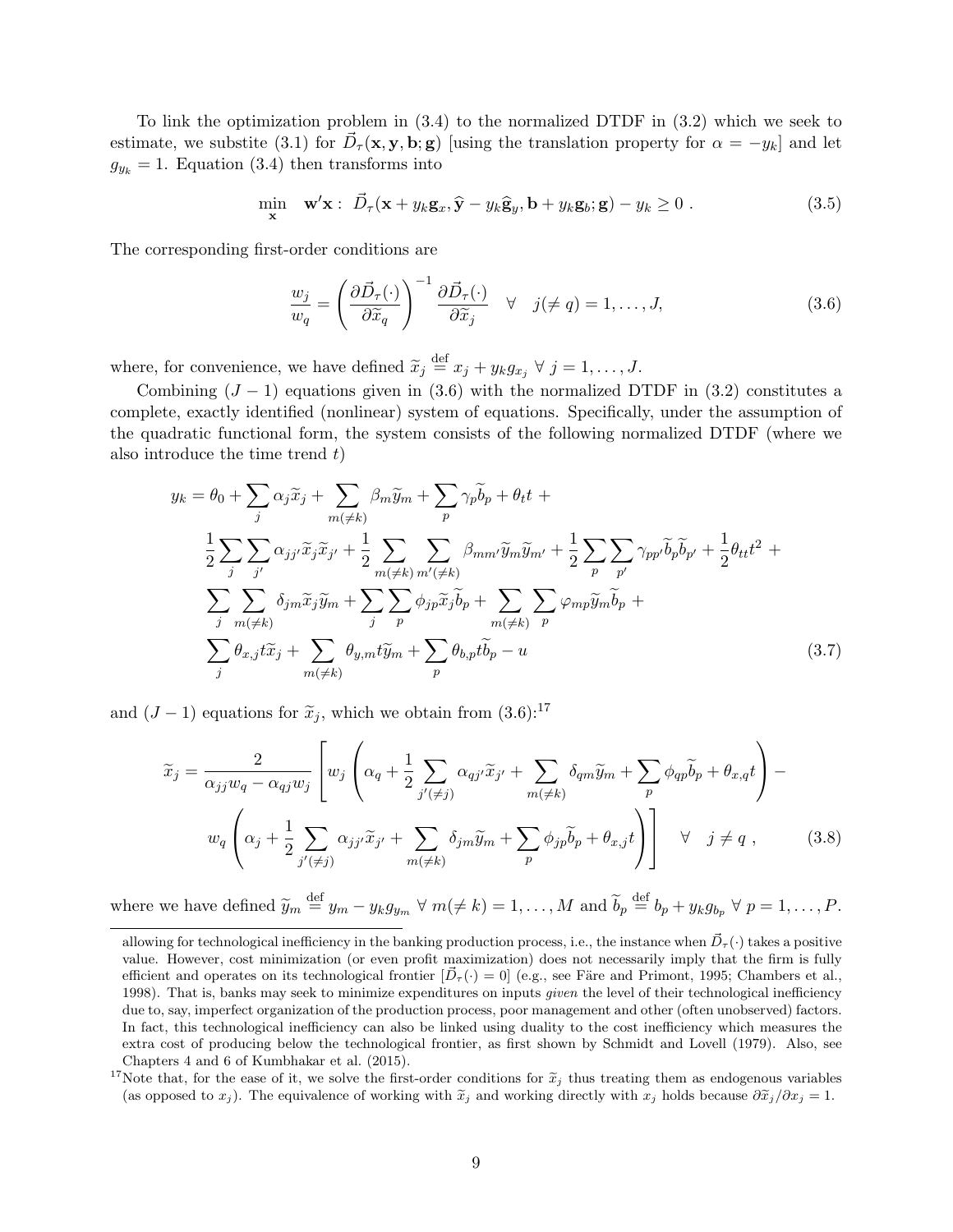We estimate the system  $(3.7)$ – $(3.8)$  subject to symmetry and theoretical monotonicity and curvature restrictions.<sup>18</sup> Specifically, the symmetry conditions are

$$
\alpha_{jj'} = \alpha_{j'j} \; ; \quad \beta_{mm'} = \beta_{m'm} \; ; \quad \gamma_{pp'} = \gamma_{p'p} \; . \tag{3.9}
$$

Monotonicity of the (normalized) DTDF (3.2) in inputs and desirable and undesirable outputs, respectively, require that

$$
\frac{\partial \vec{D}_{\tau}(\cdot)}{\partial x_{j}} = \alpha_{j} + \frac{1}{2} \sum_{j'} \alpha_{jj'} \widetilde{x}_{j'} + \sum_{m(\neq k)} \delta_{jm} \widetilde{y}_{m} + \sum_{p} \phi_{jp} \widetilde{b}_{p} + \theta_{x,j} t \ge 0 \quad \forall \quad j
$$
\n(3.10a)

$$
\frac{\partial \vec{D}_{\tau}(\cdot)}{\partial y_{m}} = \beta_{m} + \frac{1}{2} \sum_{m'(\neq k)} \beta_{mm'} \widetilde{y}_{m'} + \sum_{j} \delta_{jm} \widetilde{x}_{j} + \sum_{p} \varphi_{mp} \widetilde{b}_{p} + \theta_{y,m} t \le 0 \quad \forall \quad m(\neq k)
$$
(3.10b)

$$
\frac{\partial \vec{D}_{\tau}(\cdot)}{\partial b_p} = \gamma_p + \frac{1}{2} \sum_{p'} \gamma_{pp'} \tilde{b}_{p'} + \sum_{j} \phi_{jp} \tilde{x}_j + \sum_{m(\neq k)} \varphi_{mp} \tilde{y}_m + \theta_{b,p} t \ge 0 \quad \forall \quad p.
$$
 (3.10c)

Note that the above monotonicity restrictions are observation-specific and imposed at every data point. Further, the joint concavity of the DTDF in inputs and desirable and undesirable outputs is imposed by ensuring that all odd-numbered (even-numbered) principal minors of the Hessian matrix for (3.2) are non-positive (non-negative). The Hessian matrix is given by

$$
\begin{bmatrix}\n\alpha_{11} & \cdots & \alpha_{1J} & \delta_{11} & \cdots & \delta_{1(M-1)} & \phi_{11} & \cdots & \phi_{1P} \\
\vdots & & & & & & \vdots \\
\alpha_{J1} & \cdots & \alpha_{JJ} & \delta_{J1} & \cdots & \delta_{J(M-1)} & \phi_{J1} & \cdots & \phi_{JP} \\
\delta_{11} & \cdots & \delta_{J1} & \beta_{11} & \cdots & \beta_{1(M-1)} & \varphi_{11} & \cdots & \varphi_{1P} \\
\vdots & & & & & \vdots \\
\delta_{1(M-1)} & \cdots & \delta_{J(M-1)} & \beta_{(M-1)1} & \cdots & \beta_{(M-1)(M-1)} & \varphi_{(M-1)1} & \cdots & \varphi_{(M-1)P} \\
\phi_{11} & \cdots & \phi_{J1} & \varphi_{11} & \cdots & \varphi_{(M-1)1} & \gamma_{11} & \cdots & \gamma_{1P} \\
\vdots & & & & & \vdots \\
\phi_{1P} & \cdots & \phi_{JP} & \varphi_{1P} & \cdots & \varphi_{(M-1)P} & \gamma_{P1} & \cdots & \gamma_{PP}\n\end{bmatrix}
$$
\n(3.11)

where, for the ease of exposition, we have set  $y_k = y_M$ .

Since additional equations (the first-order conditions) do not contain any extra parameters, the system-based parameter estimates are likely to be more precise. Furthermore, technological metrics obtained from the cost system of DTDF are likely to be more meaningful because the economic behavior is embedded into the system through the first-order conditions. That is, if one believes in the economic behavior of bank managers, the first-order-conditions ought to be used in the estimation.

#### 3.3 Optimal Direction

In our discussion above, following a common tradition in the literature, we have treated the directional vector  $g$ , or its normalized counterpart  $\hat{g}$ , as fixed (pre-specified). However, it is important to recognize that the DTDF-based representation of the production process is an implicit function of the pre-specified direction. That is, there exists an infinite number of the DTDFs as defined by

<sup>&</sup>lt;sup>18</sup>Recall that the translation property is already imposed by construction.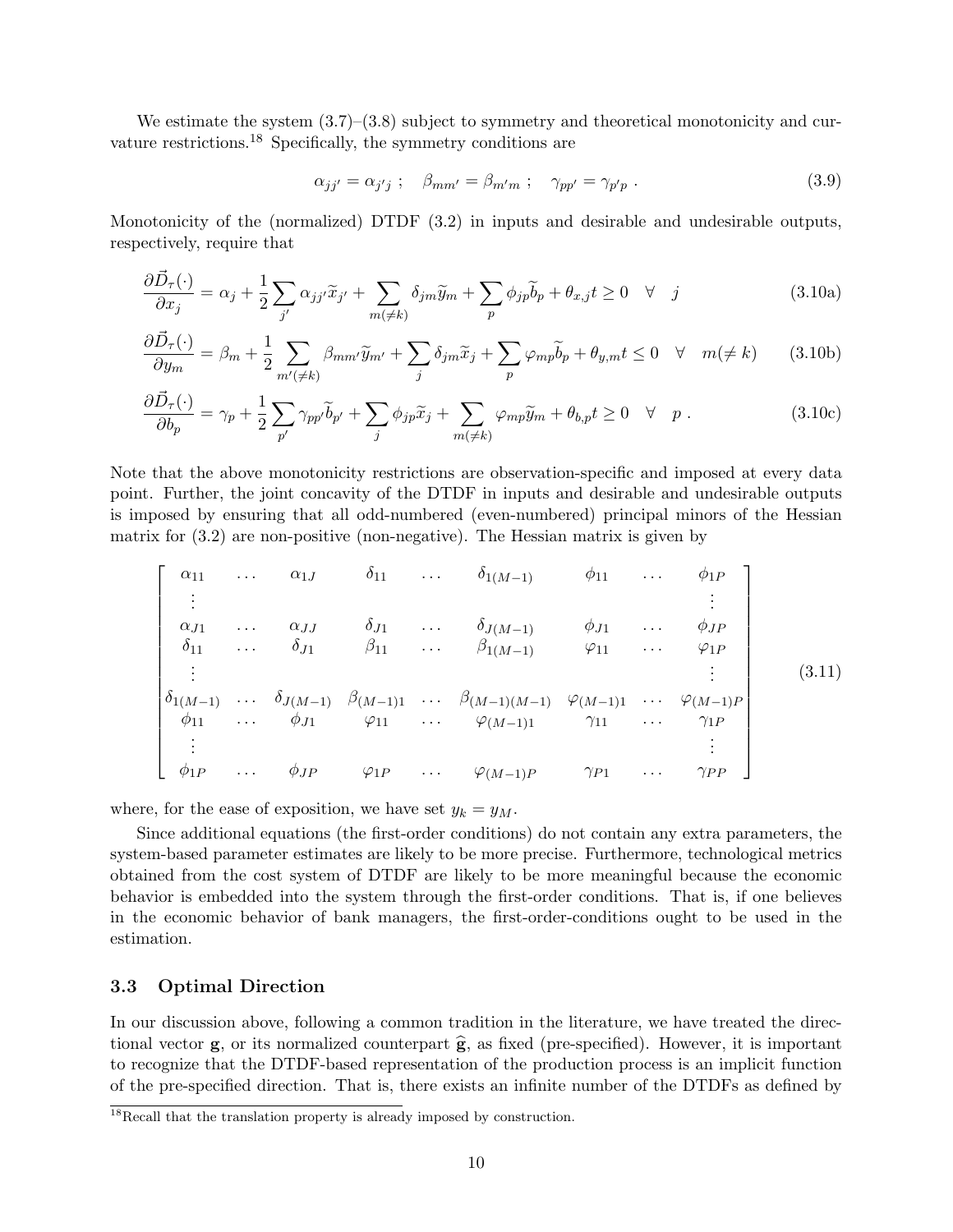the unique values of  $\hat{g}$ . Hence, the estimates of the DTDF-based inefficiency, the productivity index PG as well as any other technological metric of the banking production process will change with the different choice of the directional vector.

To eliminate this uncertainty, we follow Tsionas et al. (2014) and let the data help us determine the direction in which the bank's movement toward the stochastic frontier is to be estimated. More specifically, we treat elements of the normalized directional vector  $(g_x, \hat{g}_y, g_b)$  as unknown (nonnegative) parameters which we estimate jointly with the remaining parameters in the cost system (3.7)–(3.8). The obtained "data-driven" estimates of the directional vector can then be interpreted as being "cost-optimal" due to the inclusion of the cost-minimizing first-order conditions in the system. That is, the estimated DTDF direction captures the bank's movement to the point on a technological frontier where costs are minimized. Atkinson and Tsionas (2013) and Atkinson et al. (2014) offer a similar "optimal" interpretation for the estimated directional vector. For the datadriven selection of the directional vector in a *deterministic* framework, also see Färe et al.  $(2013)$ and Hampf and Krüger  $(2014)$ .

### 4 Bayesian Estimation

We start by rewriting the normalized DTDF in (3.7) for each cross-section  $i = 1, ..., N$  and time period  $t = 1, \ldots, T$  in the following form:

$$
y_{k,it} = \widetilde{\mathbf{r}}_{it}(\widehat{\mathbf{g}})' \boldsymbol{\beta} - u_{it} + v_{0,it} \tag{4.1}
$$

where  $\tilde{\mathbf{r}}_{it}$  contains the quadratic regressors (including a unity for the intercept term) generated  $\begin{array}{rclclcl} \text{from} & \widetilde{\mathbf{x}}_{it} \; \equiv \; (\widetilde{x}_{1, it}, \ldots, \widetilde{x}_{J, it}) \; \in \; \mathbb{R}^{J}, \; \widetilde{\mathbf{y}}_{it} \; \equiv \; (\widetilde{y}_{1, it}, \ldots, \widetilde{y}_{k-1, it}, \widetilde{y}_{k+1, it}, \ldots, \widetilde{y}_{M-1, it}) \; \in \; \mathbb{R}^{M-1}, \; \widetilde{\mathbf{b}}_{it} \; \equiv \; \widetilde{x}_{1, it} \; \widetilde{\mathbf{b}}_{it} \; \equiv \$  $(\widetilde{b}_{1,it}, \ldots, \widetilde{b}_{P,it}) \in \mathbb{R}^P$  and the time trend  $t_i \beta$  is a conformable vector of unknown parameters; and  $\hat{\mathbf{g}} \equiv (-\mathbf{g}_x, \hat{\mathbf{g}}_y, -\mathbf{g}_b) \in \mathbb{R}^J \times \mathbb{R}^{M-1} \times \mathbb{R}^P$  is the normalized vector of directional parameters. Here, we explicitly recognize that  $\tilde{\mathbf{r}}_{it}$  is a function of  $\tilde{\mathbf{g}}$  used in the construction of "tilde" regressors. Lastly,  $u_{it}$  is an (unobserved) one-sided composite technological inefficiency, and  $v_{0,it}$  is a two-sided stochastic disturbance.

The  $(J-1)$  first-order conditions in  $(3.8)$  can be written as

$$
\widetilde{x}_{j,it}(g_{x_j}) = f_{j,it}(\alpha_j)\widetilde{z}_{j,it}(\widehat{\mathbf{g}})'\beta_j + v_{j,it} \quad \forall \quad j = 1,\dots, J-1 \tag{4.2}
$$

where  $\widetilde{\mathbf{z}}_{j, it}$  denotes the vector of regressors in each one of the  $(J-1)$  equations in (3.8), and  $\beta_j$  is a subset of  $\beta$  which can be obtained using a selection matrix  $\mathbf{A}_j$ , i.e.,  $\beta_j = \mathbf{A}_j \beta$  (selection matrices contain elements which are either 0 or 1). Further,  $f_{j,it}(\alpha_j) \stackrel{\text{def}}{=} 2/(\alpha_{jj}w_{q,it} - \alpha_{qj}w_{j,it})$   $(j \neq q)$  is a nonlinear function, where  $\alpha_i$  denotes the "α" coefficients from the DTDF in (3.7), a subset of  $\beta$ . That is,  $\alpha_j \subset \beta \ \forall \ j = 1, \ldots, J$ . Lastly,  $v_{j, it}$  is a two-sided stochastic disturbance. We employ the following stochastic specification for system  $(4.1)$ – $(4.2)$ :

$$
\mathbf{v}_{it} = (v_{0,it}, v_{1,it}, \dots, v_{J-1,it})' \sim \text{i.i.d. } \mathbb{N}_J(\mathbf{0}, \Sigma)
$$
\n(4.3)

and independently of

$$
u_{it} \sim \mathbb{N}_+ \left( a_0 + a_1 t + \frac{1}{2} a_2 t^2, \sigma_u^2 \right) , \qquad (4.4)
$$

where  $\mathbf{a} \equiv (a_0, a_1, a_2)'$  are unknown parameters. Thus, we allow technological inefficiency to have a time-varying mean.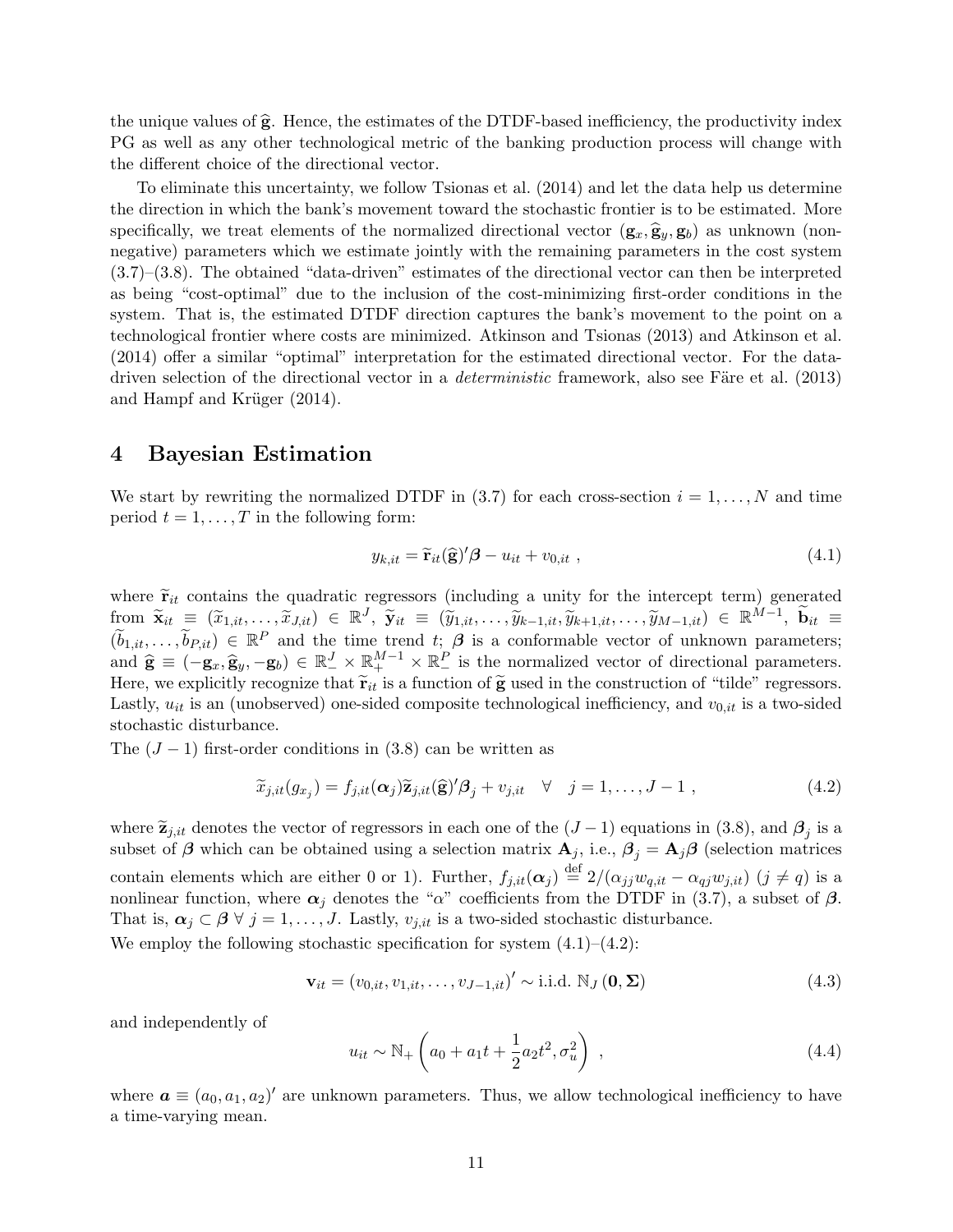We next write the entire system  $(4.1)$ – $(4.2)$  in the following form:

$$
\begin{bmatrix} y_{it} \\ \tilde{x}_{1,it} \\ \vdots \\ \tilde{x}_{J-1,it} \end{bmatrix} = \begin{bmatrix} \tilde{\mathbf{r}}_{it}(\hat{\mathbf{g}})' \\ f_{1,it}(\alpha_1) \tilde{\mathbf{z}}_{1,it}(\hat{\mathbf{g}})' \\ \vdots \\ f_{J-1,it}(\alpha_{J-1}) \tilde{\mathbf{z}}_{J-1,it}(\hat{\mathbf{g}})' \end{bmatrix} \begin{bmatrix} \boldsymbol{\beta} \\ \boldsymbol{\beta}_1 \\ \vdots \\ \boldsymbol{\beta}_{J-1} \end{bmatrix} - \begin{bmatrix} u_{it} \\ 0 \\ \vdots \\ 0 \end{bmatrix} + \begin{bmatrix} v_{0,it} \\ v_{1,it} \\ \vdots \\ v_{J-1,it} \end{bmatrix}.
$$
\n(4.5)

The (observation-specific) Jacobian of the transformation  $J_{it}$  from the vector of random disturbances  $(v_{0,it}-u_{it},v_{1,it},\ldots,v_{J-1,it})'$  to the endogenous variables  $\mathbf{x}_{it}$  (inputs) for system (4.5) is given by

$$
J_{it} = \left| \det \left[ \frac{\partial (v_{0,it} - u_{it}, v_{1,it}, \dots, v_{J-1,it})}{\partial \mathbf{x}'_{it}} \right] \right|
$$
  
= 
$$
\left| \det \left[ \frac{-\partial y_{it}}{\mathbf{C}_{it}} / \frac{\partial \widetilde{\mathbf{x}}'_{it}}{\partial \mathbf{x}'_{it}} \right] \right| ,
$$
 (4.6)

where we have made use of the fact that the gradient with respect to  $x_{j,it}$  equals the gradient with respect to  $\tilde{x}_{j,it}$  for all j and  $\mathbf{C}_{it} \stackrel{\text{def}}{=} [c_{jj'}; c_{jj} = 1, c_{jj'} = \frac{\alpha_{jj'}w_{q,it} - \alpha_{qj}w_{j,it}}{\alpha_{jj}w_{q,it} - \alpha_{qj}w_{j,it}}$  $\frac{\alpha_{jj'}w_{q,it}-\alpha_{qj}w_{j,it}}{\alpha_{jj}w_{q,it}-\alpha_{qj}w_{j,it}}$   $\forall j \neq j'$ . If it were not for the (observation-specific) nonlinear factors  $f_{j,it}(\alpha_j)$  in (4.5), then we would have a *linear* simultaneous equations model with technological inefficiency.

To perform Bayesian analysis and tackle the nonlinearity of our model, we estimate it in two stages. First, we estimate a single-equation DTDF in (4.1) subject to all constraints so that  $\beta \in \mathcal{B}$ , where  $\mathscr B$  denotes the set of acceptable parameters, using a Bayesian approach.<sup>19</sup> The resulting estimates of the parameter subset  $\alpha \equiv (\alpha_1, \ldots, \alpha_{J-1}) \subset \beta$ , say  $\overline{\alpha}$ , can be used to produce an approximately linear system of the first-order conditions in (4.2) of the form

$$
\widetilde{x}_{j,it}(g_{x_j}) = f_{j,it}(\overline{\alpha}_j)\widetilde{z}_{j,it}(\widehat{\mathbf{g}})'\mathcal{B}_j + v_{j,it} = \widetilde{\mathbf{Z}}_{j,it}(\widehat{\mathbf{g}})'\mathcal{B}_j + v_{j,it} \quad \forall \quad j = 1,\dots, J-1 ,\qquad(4.7)
$$

where  $\widetilde{\mathbf{Z}}_{j, it}(\widehat{\mathbf{g}}) \stackrel{\text{def}}{=} f_{j, it}(\overline{\boldsymbol{\alpha}}_j) \widetilde{\mathbf{z}}_{j, it}(\widehat{\mathbf{g}}).$ Taking into account that  $\beta_j = A_j \beta$ , we can rewrite the system in (4.5) as

$$
\begin{bmatrix} y_{it} \\ \tilde{x}_{1,it} \\ \vdots \\ \tilde{x}_{J-1,it} \end{bmatrix} = \begin{bmatrix} \tilde{\mathbf{r}}_{it}(\hat{\mathbf{g}})' \\ \begin{bmatrix} \mathbf{A}'_1 \tilde{\mathbf{Z}}_{1,it}(\hat{\mathbf{g}}) \end{bmatrix}' \\ \begin{bmatrix} \mathbf{A}'_1 \tilde{\mathbf{Z}}_{1,it}(\hat{\mathbf{g}}) \end{bmatrix}' \\ \begin{bmatrix} \mathbf{A}'_{J-1} \tilde{\mathbf{Z}}_{J-1,it}(\hat{\mathbf{g}}) \end{bmatrix}' \end{bmatrix} \boldsymbol{\beta} - \begin{bmatrix} u_{it} \\ 0 \\ \vdots \\ 0 \end{bmatrix} + \begin{bmatrix} v_{0,it} \\ v_{1,it} \\ \vdots \\ v_{J-1,it} \end{bmatrix}, \quad (4.8)
$$

which can be written in a more compact notation as follows:

$$
\mathbf{Y}_{it} = \mathbf{Z}_{it}(\widehat{\mathbf{g}})\boldsymbol{\beta} - u_{it}\boldsymbol{\iota} + \mathbf{v}_{it} \tag{4.9}
$$

where  $\iota = (1, 0, \ldots, 0)'.$ 

Although the system above is only approximate, we can use it to perform Bayesian inference through MCMC to obtain first-stage inferences for  $(\beta, \Sigma, a, \sigma_u^2)$ . These approximate inferences can then be made *exact* by taking the nonlinear terms  $f_{j,it}(\cdot)$ , which have been previously fixed at  $\alpha = \overline{\alpha}$ , into account. Conditional on  $u_{it}$ , the implementation of MCMC for (4.9) is well known. Since

 $19$ We use 850,000 MCMC iterations, the first 350,000 of which are burned to mitigate start-up effects and obtain convergence.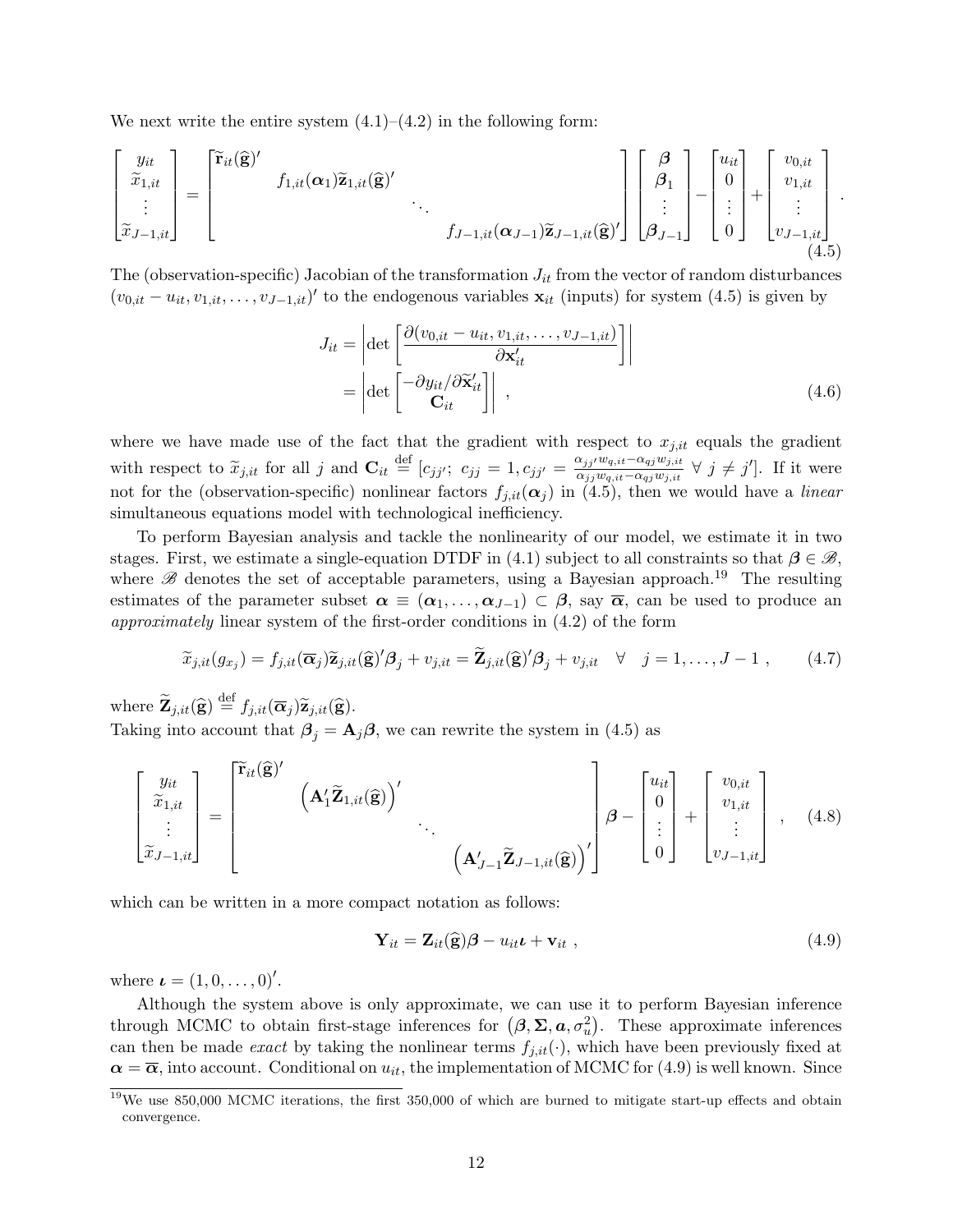first-stage inferences are only approximate, we impose the restrictions (monotonicity and curvature constraints) only at the means. Furthermore, while exact posterior inference requires taking the Jacobian of the transformation into account in (4.9), we however ignore it at this preliminary stage and thus treat the system as seemingly unrelated regressions.

In the second stage, we use a Metropolis-Hastings algorithm taking the exact Jacobian into account to impose regularity restrictions at each data point and to perform exact inferences for the entire parameter vector  $\beta$ . Specifically, drawing from  $u_{it}$  relies on the following conditional posterior distribution:

$$
\sigma_u^{-1} \exp\left\{-\frac{1}{2} \left(\mathbf{Q}_{it} + u_{it} \boldsymbol{\iota}\right)' \boldsymbol{\Sigma}^{-1} \left(\mathbf{Q}_{it} + u_{it} \boldsymbol{\iota}\right)\right\} \times \exp\left\{-\frac{1}{2\sigma_u^2} \left(u_{it} - \mu_{it}\right)^2\right\} \Phi\left(\frac{\mu_{it}}{\sigma_u}\right)^{-1} \tag{4.10}
$$

which can be expressed more compactly as follows:

$$
u_{it}|\mathbf{Y},\mathbf{Z},\boldsymbol{\beta},\widehat{\mathbf{g}},\sigma_u \sim \mathbb{N}_+\left(\widehat{u}_{it},v_{u,it}^2\right)
$$
\n(4.11)

where  $\mathbf{Q}_{it} = \mathbf{Y}_{it} - \mathbf{Z}_{it}(\hat{\mathbf{g}})\boldsymbol{\beta}, \hat{u}_{it} = \frac{-\Sigma^{-1}\mathbf{Q}_{it} + \mu_{it}/\sigma_u^2}{\nu \Sigma^{-1}\iota + \sigma_u^2}, \mu_{it} = a_0 + a_1t + \frac{1}{2}$  $\frac{1}{2}a_2t^2$  and  $v_{u,it}^2 = \frac{1}{\iota'\Sigma^{-1}\iota + \sigma_u^2}$ .

From (4.9), we obtain the approximate posterior mean  $\overline{\beta}$  and its posterior covariance matrix **V**. We use a Student-t with 5 degrees of freedom, denoted by  $t_5(\overline{\beta}, hV)$ , as a proposal distribution, where  $h > 0$  is a tuning parameter used to calibrate the acceptance rate of MCMC. We denote the corresponding density by  $\phi(\beta; \overline{\beta}, hV)$ .

Suppose the MCMC is currently at draw  $\boldsymbol{\beta}^{(s)}$  and we obtain a candidate draw  $\boldsymbol{\beta}^{(c)} \sim t_5 \left(\overline{\boldsymbol{\beta}}, h{\bf V}\right)$ subject to regularity restrictions  $\beta^{(c)} \in \mathcal{B}$ . Then, the candidate is accepted with probability

$$
\min\left\{1,\ \frac{p\left(\beta^{(c)}|\mathbf{Y},\mathbf{Z},\mathbf{u},\mathbf{\Sigma},\mathbf{a},\sigma_u\right)/\phi\left(\beta^{(c)};\overline{\beta},h\mathbf{V}\right)}{p\left(\beta^{(s)}|\mathbf{Y},\mathbf{Z},\mathbf{u},\mathbf{\Sigma},\mathbf{a},\sigma_u\right)/\phi\left(\beta^{(s)};\overline{\beta},h\mathbf{V}\right)}\right\},\tag{4.12}
$$

where  $\mathbf{u} = [u_{it}]$  denotes the vector of technological inefficiencies. The tuning parameter h is selected so that the acceptance rate is between 20% and 30%.

Drawings from the conditional posterior of  $\boldsymbol{a}$  are facilitated by the re-parametrization  $a_{\kappa}^* =$  $a_{\kappa}/\sigma_u$ ;  $\kappa = 0, 1, 2$ , the conditional posterior for which is given by

$$
p(\boldsymbol{a}^*|\mathbf{u}) \propto \exp\left\{-\frac{1}{2}\sum_{i,t}\left(u_{it} - a_0^* - a_1^*t - a_2^*t^2\right)^2\right\}\prod_{i,t}\Phi\left(a_0^* + a_1^*t + a_2^*t^2\right)^{-1}.
$$
 (4.13)

Random drawings can be realized using the first term and accepting the draw with a Metropolis-Hastings probability determined by the second term. Specifically, from the first term, we have

$$
\mathbf{a} \sim \mathbb{N} \left( \mathbf{a}^*, \mathbf{V}_a \right) , \tag{4.14}
$$

where  $a^* = (D'D)^{-1} D'u$ ,  $D = (1, t, t^2)'$  and  $V_a = (D'D)^{-1}$ . Similarly, for  $\sigma_u^2$ , we have

$$
\frac{\sum_{i,t} (u_{it} - a_0 - a_1 t - a_2 t^2)^2}{\sigma_u^2} \Big| \mathbf{u} \sim \chi_{NT}^2 . \tag{4.15}
$$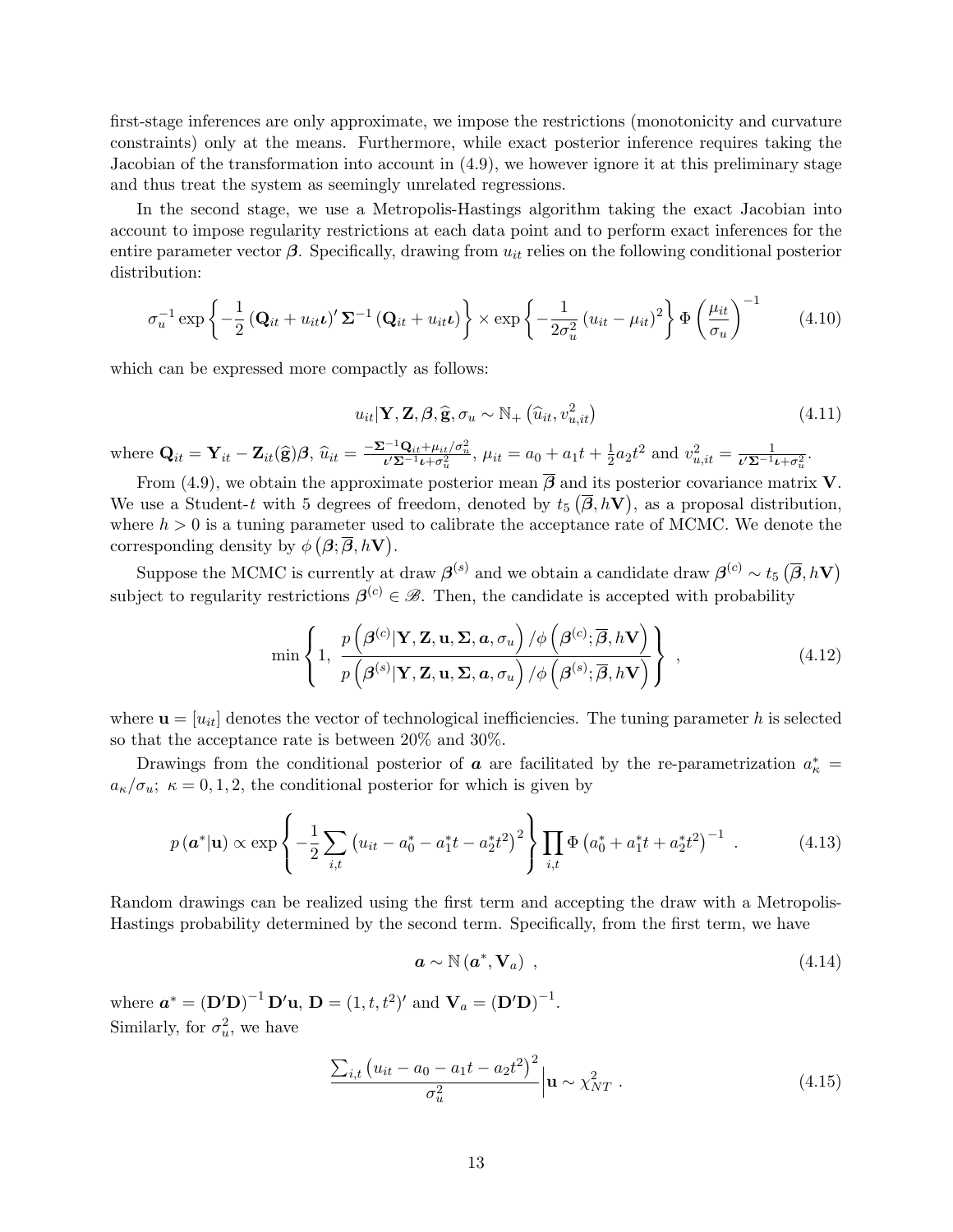The nonlinear term  $\Phi\left(\frac{a_0+a_1t+a_2t^2}{\sigma\sigma\sigma} \right)$  $\sigma_u$  $\int^{-1}$  is accommodated by a Metropolis-Hastings step. Lastly, the system covariance matrix can be drawn easily using standard results for the Wishart distribution:

$$
p\left(\mathbf{\Sigma}|\mathbf{Y},\mathbf{Z},\boldsymbol{\beta},\widehat{\mathbf{g}}\right) \propto |\mathbf{\Sigma}|^{-(NT+J+1)/2} \exp\left\{-\frac{1}{2}\mathrm{tr}\mathbf{\Sigma}^{-1}\sum_{i,t}\mathbf{Q}_{it}(\boldsymbol{\beta},\widehat{\mathbf{g}})\mathbf{Q}_{it}(\boldsymbol{\beta},\widehat{\mathbf{g}})'\right\}.
$$
 (4.16)

To compute observation-specific posterior means of the vector functions of interest, such as returns to scale, technological change, productivity growth, etc., generically denoted by  $h_{it}(\beta)$ , we use an MCMC sample  $\left\{\mathcal{A}^{(s)}, s=1,\ldots,S\right\}$ , i.e.,

$$
\mathbb{E}\left[\boldsymbol{h}_{it}\left(\boldsymbol{\beta}\right)|\mathbf{Y},\mathbf{Z},\widehat{\mathbf{g}}\right]=S^{-1}\sum_{s=1}^{S}\boldsymbol{h}_{it}\left(\boldsymbol{\beta}^{(s)}\right) . \tag{4.17}
$$

**Priors.** For the parameter vector  $\beta$ , our prior is flat in the domain of restrictions, i.e.,  $p(\beta) \propto$  $I(\boldsymbol{\beta} \in \mathscr{B})$ . For  $\sigma_u^2$  we assume a proper but relatively non-informative prior in the inverted-Gamma family:  $\frac{1}{\sigma_u^2} \sim \chi^2(10)$ . For parameters of the location of a truncated normal inefficiency distribution, we assume that  $a_0 \sim \mathbb{N}(-3, 0.1^2)$ ,  $a_1 \sim \mathbb{N}(-0.1, 0.01^2)$  and  $a_2 \sim \mathbb{N}(-0.001, 0.01^2)$ . Our choice of priors for  $\boldsymbol{a}$  and  $\sigma_u$  is motivated by calibrating a proper prior for technological inefficiency  $u_{it} \sim \mathbb{N}_+ (a_0 + a_1 t + \frac{1}{2})$  $\frac{1}{2}a_2t^2, \sigma_u^2$ ). For the covariance matrix  $\Sigma$ , we choose a prior in the inverted Wishart family, i.e.,

$$
p(\Sigma) \propto |\Sigma|^{-(\overline{\nu}+J+1)/2} \exp \left\{-\frac{1}{2} \text{tr}(\Sigma^{-1} \overline{\mathbf{A}})\right\}
$$

for  $\overline{\nu} = 1$  and  $\overline{\mathbf{A}} = 0.01 \times \mathbf{I}_J$ , where  $\mathbf{I}_J$  is the identity matrix of dimension J.

Optimal (data-driven) direction. The described MCMC scheme can be implemented for any given pre-specified (fixed) value of the normalized directional vector  $\hat{g}$ . However, when the directional vector is unknown, given any normalization, we can redefine  $\beta$  as  $(\beta', \hat{g}')'$  so that both the parameter vector  $\beta$  and the directional vector  $\hat{g}$  are merged into the same vector and then treat them together as unknown parameters of interest. We can then apply the Metropolis-Hastings MCMC scheme described above without any major changes. Our prior for  $\hat{\mathbf{g}} \equiv (-\mathbf{g}_x, \hat{\mathbf{g}}_y, -\mathbf{g}_b)$  is non-informative and only imposes the restriction that each element  $(g_x, \hat{g}_y, g_b)$  is positive. We do so by re-parameterizing  $\hat{\mathbf{g}}$  as  $\hat{\mathbf{g}}^* = \exp(\hat{\mathbf{g}})$  and treating  $\hat{\mathbf{g}}^*$  as the unrestricted parameters of interest.

## 5 Framework and Data

The data on commercial banks come from Call Reports available from the Federal Reserve Bank of Chicago and include all FDIC insured commercial banks with reported data for 2001:I-2010:IV. It is well-known that commercial banks may starkly differ from one another in terms of the size, capitalization, regulatory environment, etc., suggesting potential heterogeneity in production technologies across banks. To alleviate these complications, in this paper we focus on a selected subsample of relatively homogeneous large banks,  $20$  namely those with total assets in excess of one billion dollars (in 2005 U.S. dollars) in the first three years of observation. We further exclude internet banks, commercial banks conducting primarily credit card activities and banks chartered outside

<sup>20</sup>We thank an anonymous referee for this suggestion.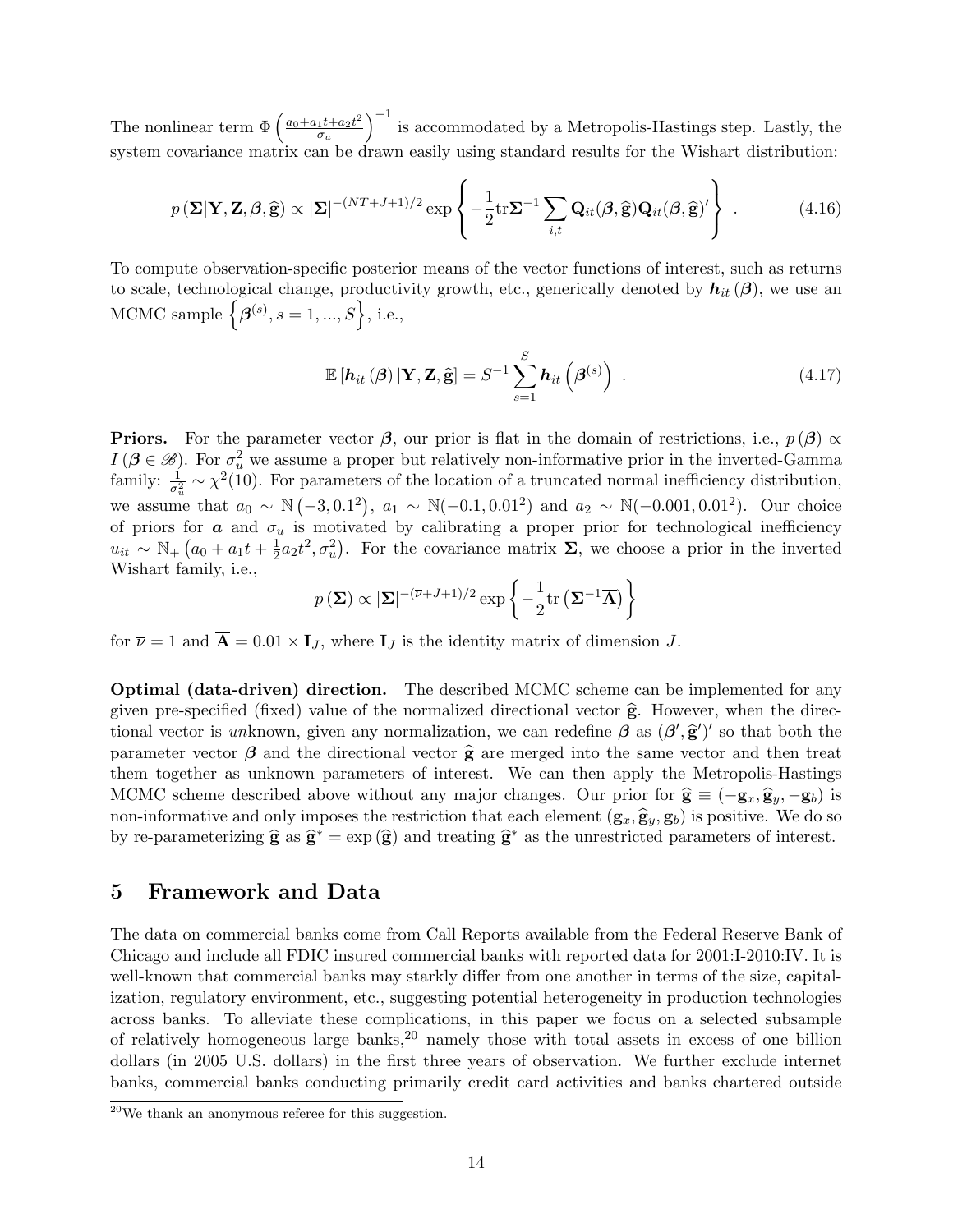| Variable   | Mean           | 5th Perc.   | Median        | 95th Perc.   |
|------------|----------------|-------------|---------------|--------------|
| $y_1$      | 1,910,364.2    | 5,382.6     | 123,954.4     | 6,027,401.5  |
| $y_2$      | 8,118,512.7    | 357,906.2   | 1,451,297.8   | 29,005,330.8 |
| $y_3$      | 5,971,810.2    | 100,482.6   | 503,807.1     | 23,392,817.5 |
| $y_4$      | 8, 132, 195. 2 | 169,367.0   | 784,193.8     | 20,153,051.7 |
| $y_5$      | 446,770.0      | 3,448.2     | 23,813.0      | 1,520,048.4  |
| b          | 382,804.4      | 1,070.8     | 19,360.0      | 950,395.0    |
| $x_1$      | 5,109.1        | 236.3       | 759.0         | 16,520.9     |
| $x_2$      | 245,563.1      | 7,344.3     | 41,884.4      | 902,259.0    |
| $x_3$      | 7,790,193.8    | 198,008.1   | 844,580.2     | 24,478,720.1 |
| $x_4$      | 355,793.5      | 8,447.0     | 71,546.4      | 1,249,705.9  |
| $x_5$      | 14,257,910.2   | 593,056.8   | 1,726,840.7   | 47,503,806.2 |
| $\epsilon$ | 2,614,537.0    | 96,702.2    | 323,246.5     | 9,055,215.2  |
| $w_1$      | 65.23          | 40.75       | 60.05         | 107.68       |
| $w_2$      | 0.435          | 0.148       | 0.308         | 1.035        |
| $w_3$      | 0.032          | 0.012       | 0.031         | 0.052        |
| $w_4$      | 0.011          | 0.001       | 0.008         | 0.031        |
| $w_5$      | 0.019          | 0.005       | 0.017         | 0.037        |
| ta         | 27, 222, 337.8 | 1,207,845.8 | 3, 267, 751.7 | 85,622,664.2 |

Table 1: Data Summary Statistics

NOTES:  $y_1$  – consumer loans;  $y_2$  – real estate loans;  $y_3$  – commercial and industrial loans;  $y_4$  – securities;  $y_5$  – off-balance sheet income;  $b$  – total nonperforming loans;  $x_1$  – labor;  $x_2$  – physical capital;  $x_3$  – purchased funds;  $x_4$  – interest-bearing transaction accounts;  $x_5$  – non-transaction accounts;  $e$  – financial (equity) capital;  $w_1-w_5$  are the prices of  $x_1-x_5$ , respectively;  $ta$  – total assets. All variables but labor  $(x_1)$  and input prices  $(w_1-w_5)$  are in thousands of real 2005 U.S. dollars.  $x_1$  is the number of full-time equivalent employees. All input prices but  $w_1$  are interest rates and thus are unit-free.  $w_1$  is measured in real 2005 U.S. dollars.

the continental U.S. We also omit observations for which negative values for assets, equity, outputs and input prices are reported. These are likely to be the result of erroneous data reporting. The remaining data sample is an unbalanced panel with 2,397 bank-year observations for 285 banks. We deflate all nominal stock variables to 2005 U.S. dollars using the Consumer Price Index (for all urban consumers).

We model the bank's production technology using the commonly used "intermediation approach" of Sealey and Lindley (1977), according to which a bank's balance sheet is assumed to capture the essential structure of its core business. Liabilities, together with physical capital and labor, are taken as inputs to the bank's production process, whereas assets (other than physical) are considered as outputs. Liabilities include core deposits and purchased funds; assets include loans and trading securities. In this paper, we generalize the standard framework of modeling banking technology by explicitly recognizing that the bank's production of desirable outputs, such as earning loans, is usually accompanied by the simultaneous by-production of an undesirable output that takes the form of non-performing loans.

We define the following *desirable* outputs of the bank's production process: consumer loans  $(y_1)$ , real estate loans  $(y_2)$ , commercial and industrial loans  $(y_3)$  and securities  $(y_4)$ . These output categories are essentially the same as those in Berger and Mester (1997, 2003). Following Hughes and Mester (1998, 2013), we further include off-balance-sheet income  $(y_5)$  as an additional output.<sup>21</sup>

 $^{21}$ In this paper, we measure off-balance-sheet income by the net non-interest income (less service charges on deposits). We acknowledge that this measure of off-balance-sheet income may be biased downward by losses. Ideally, one would want to use the *gross* non-interest income, which however is infeasible to construct based on the information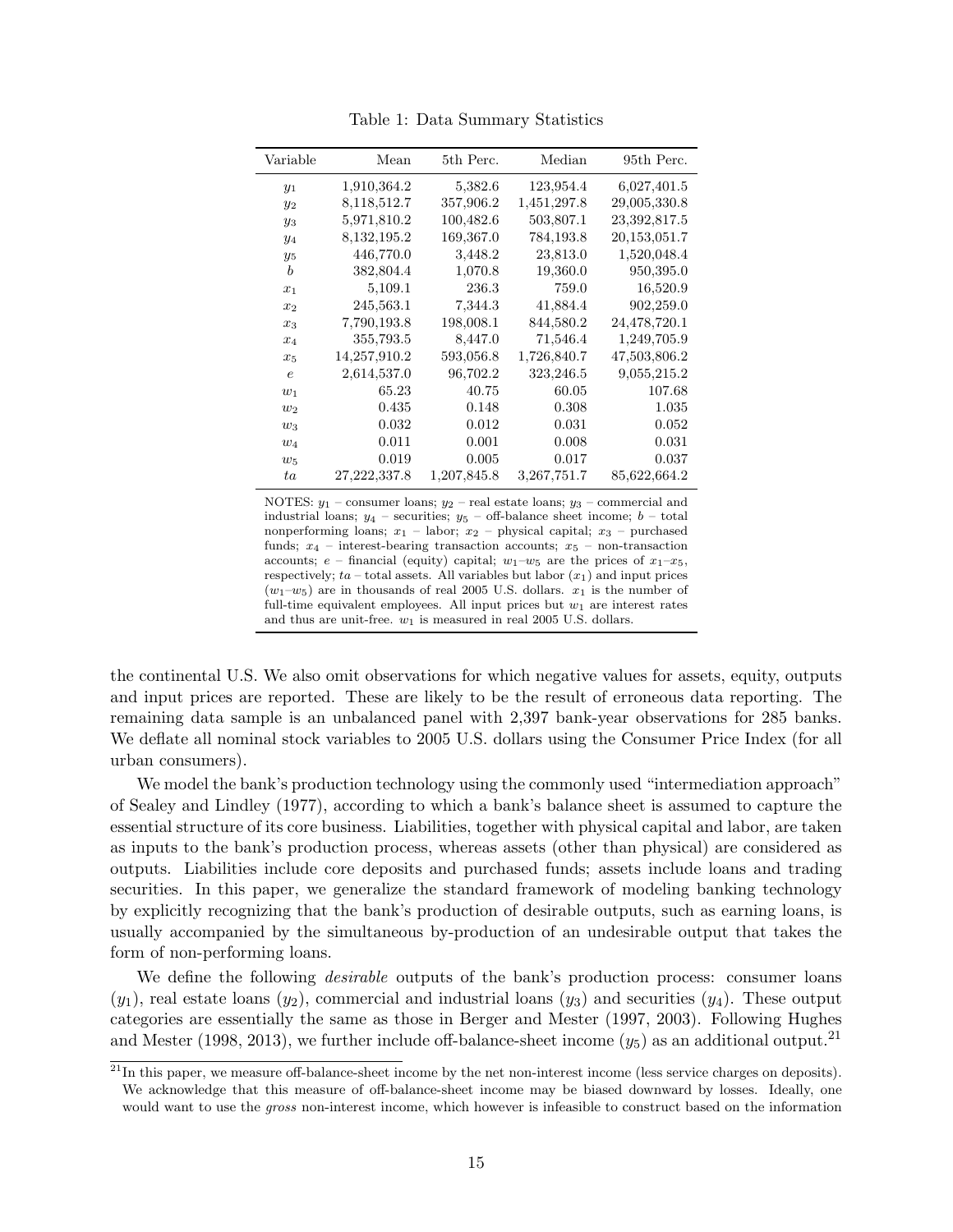The bank's *undesirable* output is defined as the total non-performing loans (b). The variable inputs are labor, i.e., the number of full-time equivalent employees  $(x_1)$ , physical capital  $(x_2)$ , purchased funds  $(x_3)$ , interest-bearing transaction accounts  $(x_4)$  and non-transaction accounts  $(x_5)$ . We also include financial (equity) capital  $(e)$  as an additional input to the production technology. However, due to the unavailability of the price of equity capital, we follow Berger and Mester (1997, 2003) and Feng and Serletis  $(2009)$  in modeling e as a quasi-fixed input. The treatment of equity capital as an input to banking production technology is consistent with Hughes and Mester's (1993, 1998) argument that banks may use the latter as a source of loanable funds and thus as a cushion against losses. Since equity capital is modeled as being quasi-fixed, it does not have a corresponding firstorder condition and rather enters the system as a conditioning (contextual) variable. We compute the prices of variable inputs  $(w_1$  through  $w_5$ ) by dividing total expenses on each input by the corresponding input quantity. Table 1 presents summary statistics of the data we use. $^{22}$ 

Lastly, we note that, because the DTDF yields an additive measure of the distance to the frontier, it is *not* invariant to the units of measurement of its arguments  $(x, y, b)$ . That is, the value of the DTDF in any given direction changes, should the variables be rescaled. To mitigate this problem, we follow Färe et al. (2005) and standardize all variables prior to the estimation by subtracting their respective sample means and dividing by their sample standard deviations.

### 6 Empirical Results

Instead of looking at the parameter estimates of the DTDF, we focus on more informative technological metrics of the banking production process: technological efficiency, productivity growth (PG) and its two components — technical change (TC) and efficiency change (EC), and scale elasticity. Observation-specific posterior estimates of technological efficiency are obtained from the posterior conditional mean of  $u$ , and the estimates of PG, TC and EC are computed as specified in  $(2.8)$ . To compute posterior scale elasticity estimates, we generalize the results in Zelenyuk (2013) to the case of the DTDF with undesirable outputs. Specifically, for any given direction the desirable scale elasticity is given by

$$
\text{DSE}(\mathbf{x}, \mathbf{y}, \mathbf{b}; \mathbf{g}) \stackrel{\text{def}}{=} \frac{\partial \log \lambda_y}{\partial \log \lambda_x} \bigg|_{\lambda_y = \lambda_x = 1} : \vec{D}_{\tau}(\lambda_x \mathbf{x}, \lambda_y \mathbf{y}, \mathbf{b}; \mathbf{g}) \ge 0 , \tag{6.1}
$$

which, under our DTDF normalization, can be easily shown to equal

$$
\text{DSE}(\mathbf{x}, \hat{\mathbf{y}}, \mathbf{b}; \hat{\mathbf{g}}) = -\frac{\sum_{j} \frac{\partial \log \vec{D}_{\tau}(\cdot)}{\partial \log x_{j}}}{\sum_{m(\neq k)} \frac{\partial \log \vec{D}_{\tau}(\cdot)}{\partial \log y_{m}}}.
$$
(6.2)

Here, we define DSE as the ratio of equiproportional percentage change in desirable outputs to equiproportional percentage change in inputs, while holding the levels of *undesirable* outputs unchanged. The latter can be accomplished by diverting some of the inputs into ensuring that no additional undesirable outputs are by-produced along with the production of desirable outputs. For instance, banks may engage labor and capital to more carefully examine new loan applications or more actively monitor the latter upon their issuance in order to ensure that all new loans are "performing", i.e., paid back duly. The above definition of scale elasticity is such that the bank is said to exhibit increasing/constant/ decreasing returns to (desirable) scale if DSE is greater than/equal to/less than one.

reported in the data.

 $22$ For more details on the construction of the variables, see the Appendix of Malikov et al. (2014b).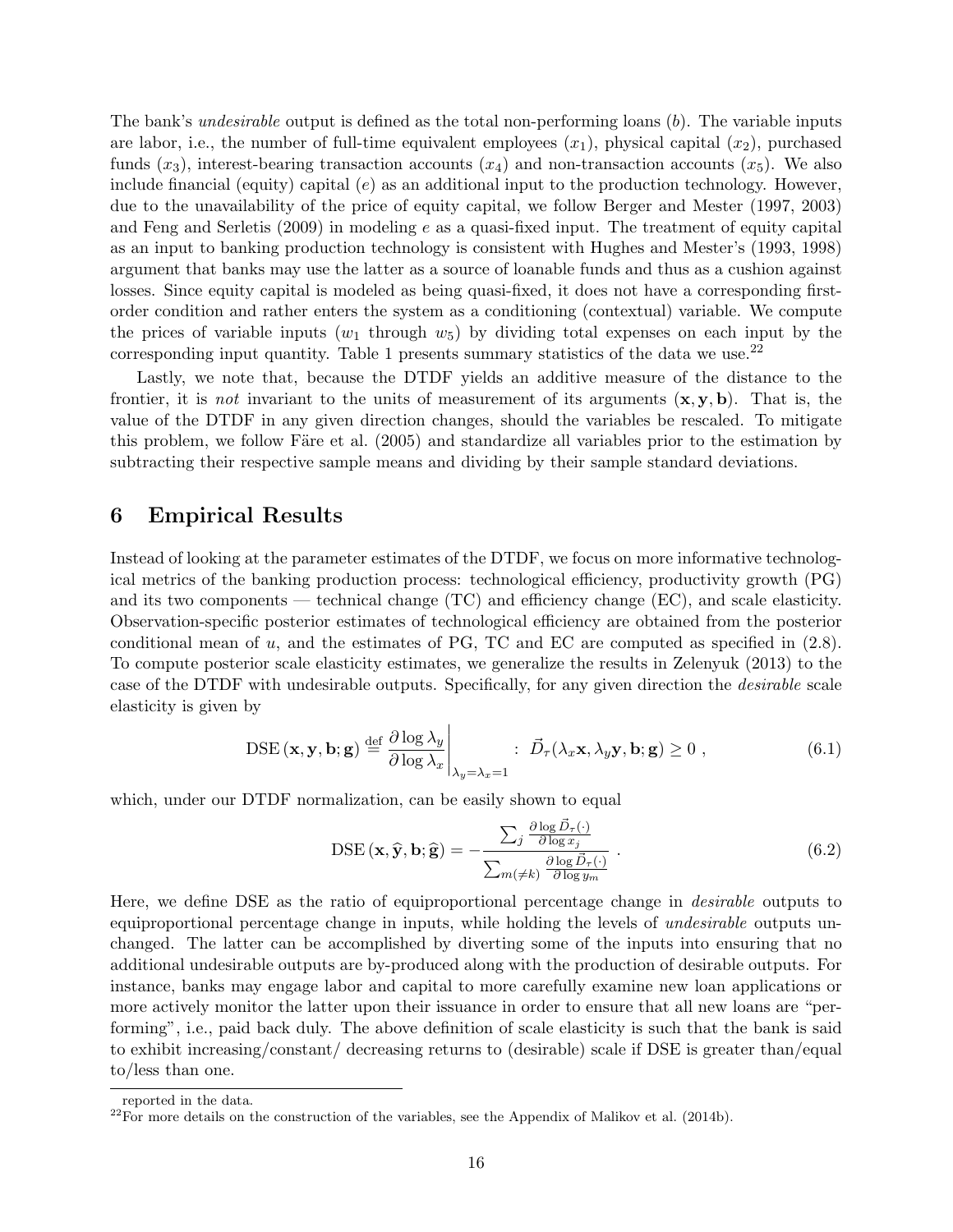|                                       | System<br>Fixed Dir. | System<br>Optimal Dir. | Single Eq.<br>Fixed Dir. | Single Eq.<br>Data-Driven Dir. |  |  |  |  |
|---------------------------------------|----------------------|------------------------|--------------------------|--------------------------------|--|--|--|--|
|                                       |                      |                        |                          |                                |  |  |  |  |
| Efficiency                            |                      |                        |                          |                                |  |  |  |  |
| Mean                                  | 0.9644               | 0.9431                 | 0.4583                   | 0.9459                         |  |  |  |  |
| Median                                | 0.9640               | 0.9513                 | 0.4580                   | 0.9533                         |  |  |  |  |
| S.D.                                  | 0.0042               | 0.0403                 | 0.0044                   | 0.0390                         |  |  |  |  |
| 95% Bayes Interval                    | (0.9560; 0.9740)     | (0.8482; 0.9945)       | (0.4490; 0.4680)         | (0.8562; 0.9966)               |  |  |  |  |
| <b>Productivity Growth</b> (PG)       |                      |                        |                          |                                |  |  |  |  |
| Mean                                  | 0.0177               | 0.0110                 | 0.0119                   | 0.0042                         |  |  |  |  |
| <i>Median</i>                         | 0.0177               | 0.0110                 | 0.0117                   | 0.0040                         |  |  |  |  |
| S.D.                                  | 0.0020               | 0.0022                 | 0.0105                   | 0.0334                         |  |  |  |  |
| 95% Bayes Interval                    | (0.0138; 0.0216)     | (0.0063; 0.0158)       | (0.0088; 0.0321)         | $(-0.0608; 0.0725)$            |  |  |  |  |
| Technical Change $(TC)$               |                      |                        |                          |                                |  |  |  |  |
| Mean                                  | 0.0177               | 0.0110                 | 0.0120                   | 0.0042                         |  |  |  |  |
| Median                                | 0.0178               | 0.0111                 | 0.0120                   | 0.0042                         |  |  |  |  |
| S.D.                                  | 0.0017               | 0.0022                 | 0.0032                   | 0.0321                         |  |  |  |  |
| 95% Bayes Interval                    | (0.0146; 0.0212)     | (0.0057; 0.0184)       | (0.0058; 0.0183)         | $(-0.0551; 0.0699)$            |  |  |  |  |
| Efficiency Change $(EC)$              |                      |                        |                          |                                |  |  |  |  |
| Mean                                  | 0.0000               | $-0.0000$              | $-0.0000$                | 0.0000                         |  |  |  |  |
| Median                                | 0.0000               | $-0.0003$              | 0.0000                   | $-0.0001$                      |  |  |  |  |
| S.D.                                  | 0.0010               | 0.0008                 | 0.0100                   | 0.0098                         |  |  |  |  |
| 95% Bayes Interval                    | $(-0.0019; 0.0019)$  | $(-0.0015; 0.0016)$    | $(-0.0192; 0.0195)$      | $(-0.0190; 0.0197)$            |  |  |  |  |
| Desirable Scale Elasticity (DSE)      |                      |                        |                          |                                |  |  |  |  |
| Mean                                  | 1.0211               | 0.8979                 | 1.2580                   | 1.3323                         |  |  |  |  |
| Median                                | 0.9782               | 0.8831                 | 1.4657                   | 1.2783                         |  |  |  |  |
| S.D.                                  | 0.2916               | 0.2170                 | 0.2391                   | 0.3214                         |  |  |  |  |
| 95% Bayes Interval                    | (0.5863; 1.7018)     | (0.5821; 1.2774)       | (1.0066; 2.4332)         | (0.8607; 2.1036)               |  |  |  |  |
| Undesirable Output Elasticity $(E_b)$ |                      |                        |                          |                                |  |  |  |  |
| Mean                                  | 0.2796               | 0.2089                 | 0.1702                   | 0.2203                         |  |  |  |  |
| Median                                | 0.2800               | 0.2100                 | 0.1700                   | 0.2200                         |  |  |  |  |
| S.D.                                  | 0.0901               | 0.0507                 | 0.0394                   | 0.0146                         |  |  |  |  |
| 95% Bayes Interval                    | (0.1049; 0.4570)     | (0.1090; 0.3060)       | (0.0949; 0.2521)         | (0.1910; 0.2500)               |  |  |  |  |

|  |  |  |  | Table 2: Summary of Posterior Estimates over the 2001–2010 Period |  |  |  |  |  |  |  |
|--|--|--|--|-------------------------------------------------------------------|--|--|--|--|--|--|--|
|--|--|--|--|-------------------------------------------------------------------|--|--|--|--|--|--|--|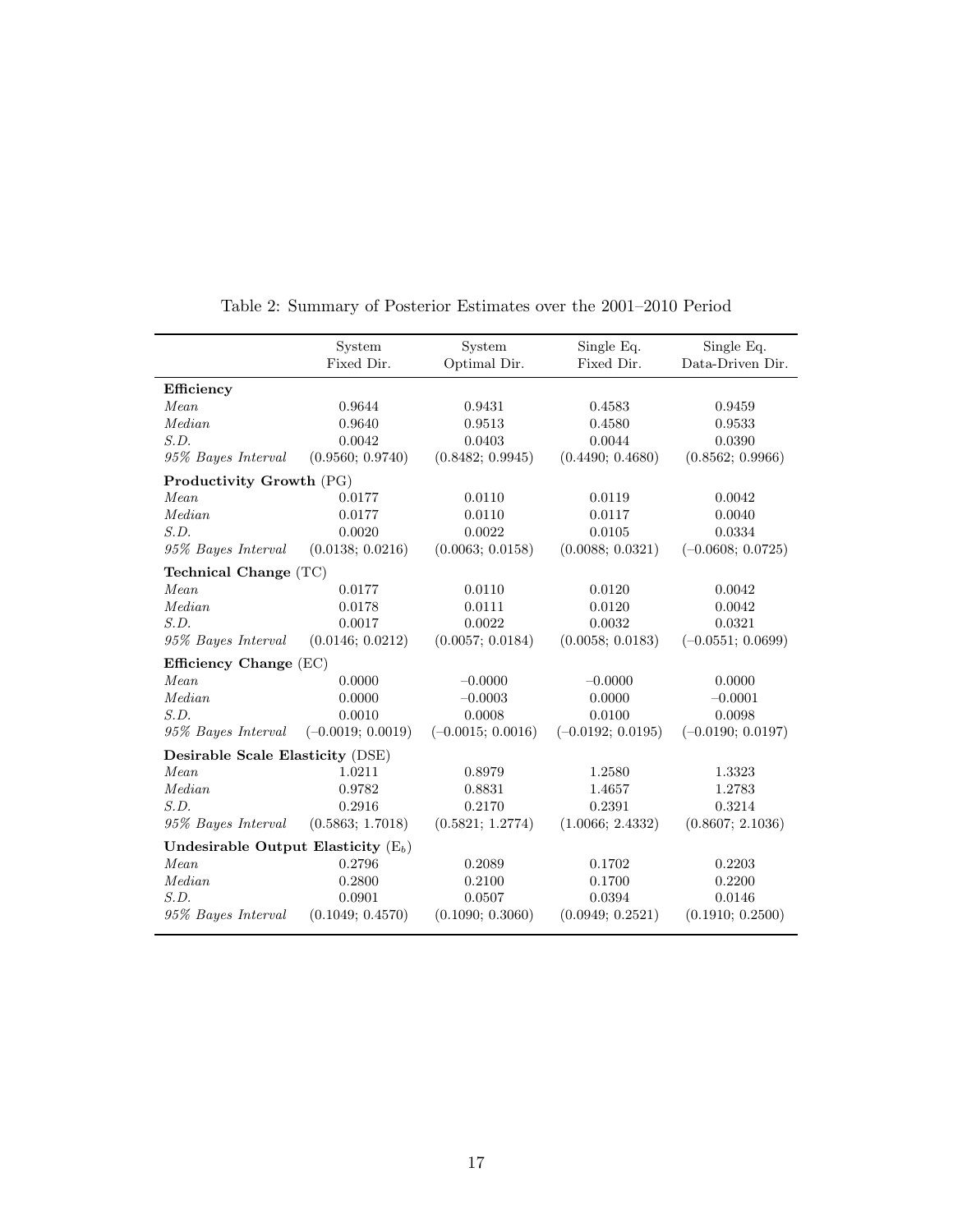|           | System   |       | Single Eq.  |        |  |
|-----------|----------|-------|-------------|--------|--|
|           | Mean     | S.D.  | <i>Mean</i> | S.D.   |  |
| $g_{x_1}$ | 1.642    | 0.037 | 0.340       | 0.564  |  |
| $g_{x_2}$ | 3.969    | 0.041 | 0.704       | 0.6413 |  |
| $g_{x_3}$ | 36.563   | 0.018 | 8.550       | 0.868  |  |
| $g_{x_4}$ | 5.858    | 0.018 | 1.854       | 0.511  |  |
| $g_{x5}$  | 1572.078 | 0.058 | 0.025       | 0.788  |  |
| $g_{u_1}$ | 0.372    | 0.233 | 0.219       | 0.799  |  |
| $g_{y_2}$ | 10.453   | 0.188 | 5.509       | 1.431  |  |
| $g_{y_3}$ | 1.256    | 0.050 | 0.679       | 2.649  |  |
| $g_{u_4}$ | 905.785  | 0.006 | 378.694     | 0.234  |  |
| gь        | 0.060    | 0.003 | 0.022       | 1.285  |  |

Table 3: Posterior Estimates of Directional Parameters

In order to comprehensively investigate how the results change if the endogeneity of inputs is taken for granted when estimating the DTDF for banks, we estimate several auxiliary models. Specifically, in addition to our preferred system-based model (3.7)–(3.8) developed in Sections 3– 4, we also estimate a single-equation stochastic DTDF as commonly done in the literature (e.g., Koutsomanoli-Filippaki et al., 2009; Feng and Serletis, 2014). That is, we estimate (3.7) without additional first-order condition equations, which is equivalent to making a rather strong assumption of exogenously determined inputs. Furthermore, we estimate both system- and single-equationbased models twice:  $(i)$  in a given fixed direction specified prior to the estimation and  $(ii)$  in the data-driven direction as discussed in Section 3. However, note that, unlike in the case of the systembased model  $(3.7)$ – $(3.8)$ , the data-driven direction selected when estimating a single-equation DTDF cannot be interpreted as "optimal" since no economic behavior is imposed on the parameters of the equation. When fixing the direction, we use Färe et al.'s  $(2005)$  "unit" direction and set all elements of  $(g_x, \hat{g}_y, g_b)$  equal to ones. In total, we estimate four models. In all four instances, we use  $y_M$  (off-balance-sheet income) to impose the translation property onto the DTDF (via the normalization  $\alpha = -y_M$ ) and let  $g_{y_M} = 1$  as described in Section 3.

Table 2 reports the summary of posterior estimates of the technological metrics computed based on the cost system of the DTDF and a single-equation DTDF for both fixed and estimated directional vectors. Comparing technological efficiency estimates across the models, we find that a single-equation approach, which assumes the endogeneity of inputs away, produces unreasonably low estimates of banks' efficiency when being fitted in the popular ad hoc fixed "unit" direction: the posterior mean and median are at 0.45. All other models, including our preferred system-based model estimated in the optimal direction, suggest mean efficiency at the 0.94–0.96 level, indicating a starkly low level of technological inefficiency exhibited by the large banks in the U.S. Perhaps unsurprisingly, our preferred estimates of banks' efficiency (column 2 of Table 2) are somewhat greater than comparable Bayesian estimates of primal<sup>23</sup> technological efficiency recently reported in the literature (e.g., Feng and Zhang, 2012), since our approach explicitly recognizes the undesirable nature of nonperforming loans and does not penalize banks for diverting some of their inputs in an attempt to lower NPL. Further, when estimating both the system and single-equation DTDF in the pre-specified direction, the computed posterior efficiency estimates hardly vary as indicated by the near-zero magnitudes of the respective posterior standard deviations (see columns 1 and 3). Letting the data select the direction produces estimates of technological efficiency with a consider-

 $^{23}$ Note that our estimates of technological (in)efficiency cannot be meaningfully compared to those based on widelyused *dual* specifications of the banking production technology such as cost and/or profit functions.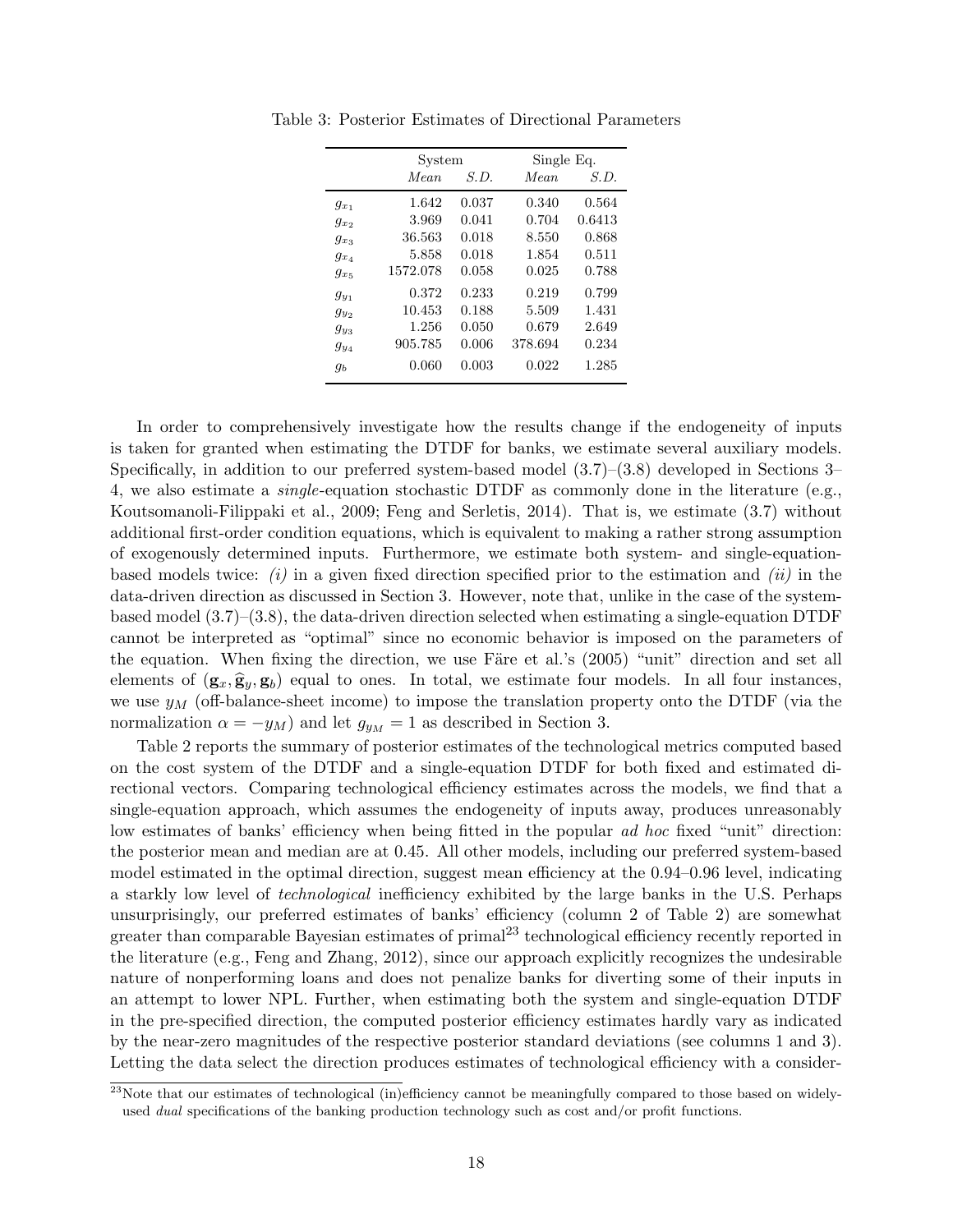ably greater variation across banks (also see Table 3 for the data-driven estimates of the directional parameters).

Regardless of the model used, we consistently fail to detect any time variability in the estimates of banks' efficiency levels. That is, the posterior estimates of parameters  $\boldsymbol{a}$  inside the mean function of technological inefficiency u given in  $(4.4)$  are virtually zeros.<sup>24</sup> Consequently, we document no significant efficiency change across banks over the course of our sample period: the posterior means and medians of EC are zeros across all four models. As a result of this, the primary driving force behind the productivity growth in the banking industry appears to be technological change, as indeed confirmed in Table 2. Using Bayesian methods, Feng and Serletis (2010) and Feng and Zhang (2012) similarly document statistically insignificant EC for large U.S. banks and find technical change to be the dominant component in the productivity growth decomposition.

We next analyze the posterior estimates of technical change. Two remarks are warranted here. First, the TC estimates obtained based on a single-equation DTDF fitted in a data-driven direction appear to be of unreasonably low magnitude (see column 4 of Table 2). Specifically, the model indicates virtually no significant technological advancement by large banks over the course of 2001–2010, which seems quite difficult to believe given the favorable effects of recent advances in information technologies and regulatory changes on large financial institutions. In contrast, our preferred system-based model (3.7)–(3.8) produces TC estimates of rather more plausible magnitudes: a posterior mean of 1.1% per annum with the corresponding 95% posterior coverage region of (0.5%; 1.8%), when estimated in the optimal direction. Second, when compared to the estimates obtained in the data-driven direction, using the ad hoc fixed "unit" direction seems to overestimate TC in the case of both a cost system approach and a traditional single-equation approach. The latter exemplifies the sensitivity of empirical estimates of directional distance functions to the choice of directional vector. Researchers ought to exercise caution when choosing the direction for the DTDF. Following Atkinson et al. (2014), we advocate for the use of the data-driven optimal direction in conjunction with the imposition of economic behavior onto the DTDF.

Differences in the estimates of TC across models translate themselves into differences in the productivity growth estimates, which Figure 1 vividly illustrates. It plots the productivity indices that are normalized to 100 in the year 2001 and are constructed using the (total)-asset-weighted average annual productivity growth rates (over all banks in the sample). Figure 1, which plots such PG indices for all four models, graphically demonstrates the sensitivity of the productivity estimates to  $(i)$  potential endogeneity in the DTDF and  $(ii)$  the use of an *ad hoc* directional vector. Specifically, the implied cumulative wedge between the (asset-weighted) productivity index obtained from a system-based model and that from a single-equation DTDF is 540 percentage basis points when using the pre-specified "unit" direction and 1,120 percentage basis points when using data-driven directions. According to our preferred system-based model estimated in the optimal direction, over the course of 2001–2010, the productivity of large U.S. commercial banks grew at the weighted average rate of  $1.1\%$  per year with a rather timid but significantly positive cumulative ten-year growth of 10.2%. While our PG estimates may appear to be somewhat conservative in comparison to other estimates of the productivity growth exhibited by large U.S. banks during the recent decade reported in the literature,<sup>25</sup> one can plausibly argue that our productivity growth measure is expected to produce estimates on a lower level since it accounts for the presence of an undesirable by-product (NPL) of the banking production technology.<sup>26</sup>

<sup>&</sup>lt;sup>24</sup>Modeling the mean of technological efficiency u as a function of time dummies (in place of the second-order polynomial of time trend) yields similar results.

 $^{25}$ For instance, both Feng and Serletis (2009) and Feng and Zhang (2012) report an average annual PG of about 2% for large banks in 1998–2005.

 $^{26}\mathrm{We}$  thank an anonymous referee for bringing this point to our attention.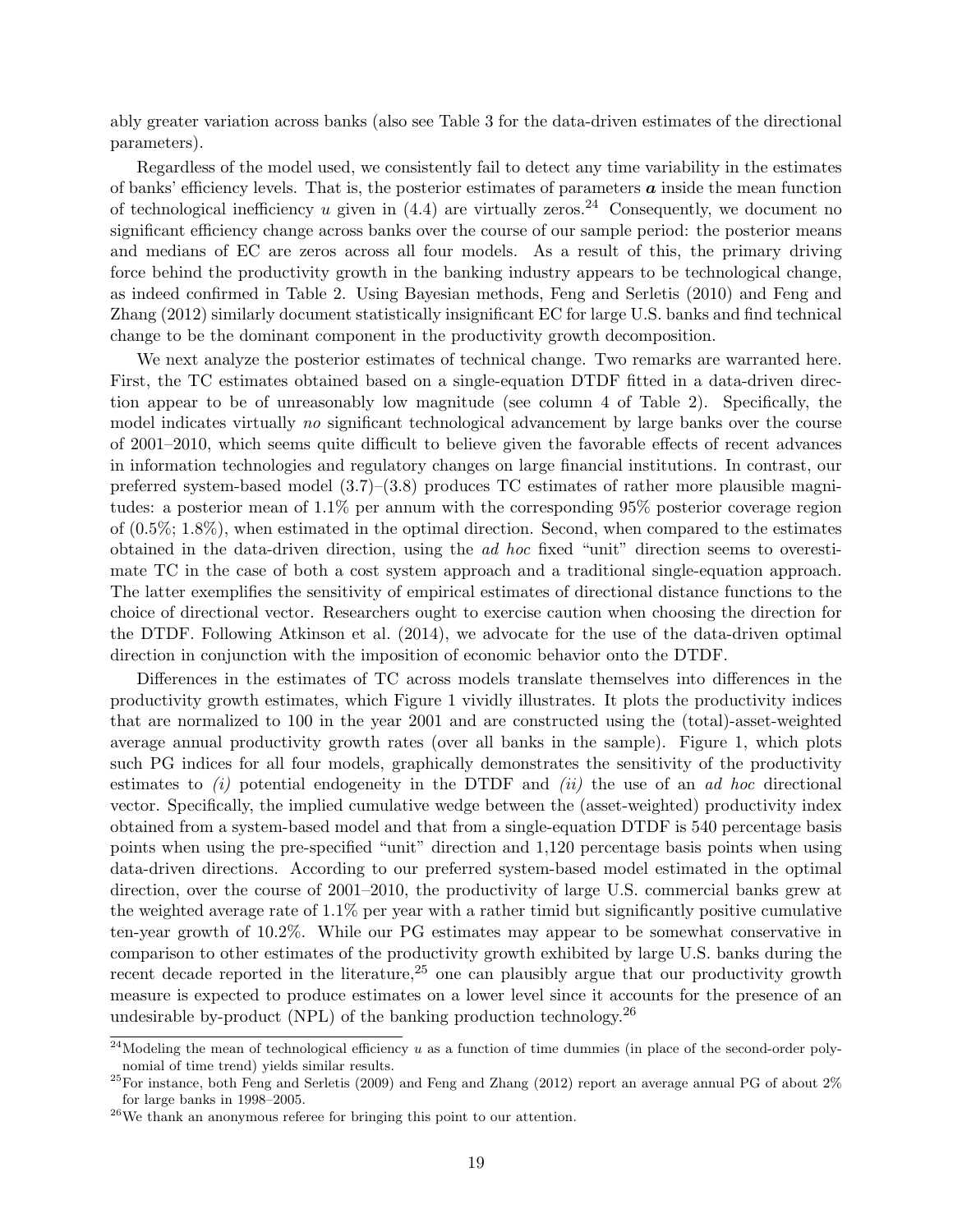

Figure 1: Posterior Estimates of Asset-Weighted Productivity Indices across All Models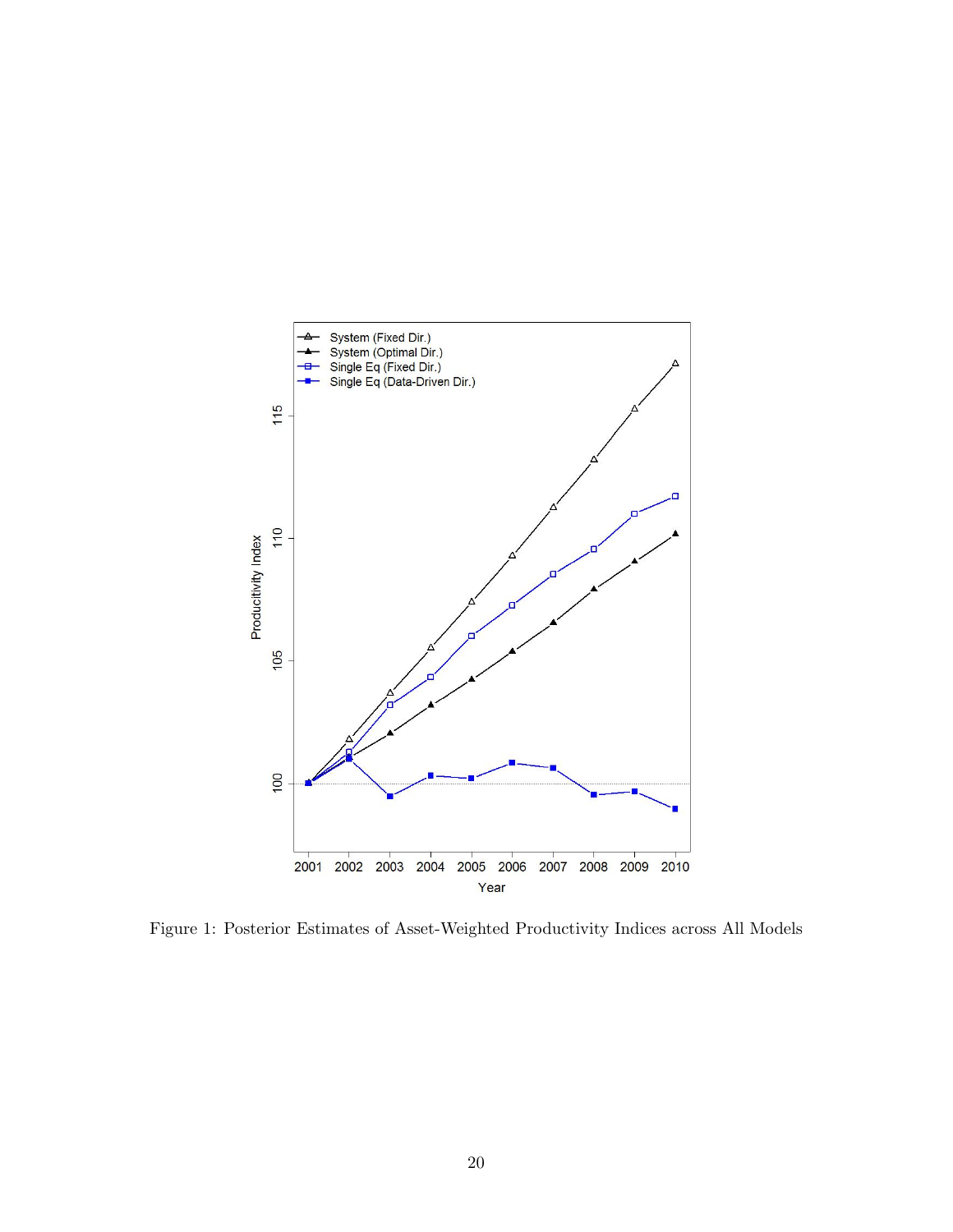

Figure 2: Posterior Scale Elasticity Estimates

We next consider the posterior estimates of bank's scale elasticity. Table 2 reports summary statistics for desirable scale elasticity measures across all models, whereas Figure 2 presents box-plots of their distributions. Regardless of the direction used, the single-equation-based model indicates that, on average, banks exhibit increasing returns to desirable scale with the mean and median posterior estimates of DSE being well above one, which is consistent with some recent estimates reported in the literature (e.g., Hughes and Mester, 2013; Malikov et al., 2014b). However, when controlling for the endogeneity of inputs, the scale elasticity estimates considerably decline in their magnitudes, as can clearly be seen in Figure 2. The mean posterior estimates of DSE from the system-based model are 1.02 and 0.90 when estimated in the pre-specified and cost-optimal directions, respectively. While the two models produce seemingly contradictory findings, respectively suggesting slightly increasing and decreasing returns to scale, the 95% credible intervals for DSE from both models (including our preferred one) do include unity which suggests that banks are generally invariant to desirable scale, i.e., they enjoy constant returns to scale. Feng and Zhang (2012) report similar Bayesian estimates of scale economies for large U.S. banks.

In addition to scale elasticities, we also report posterior estimates of the elasticity of the bank's DTDF with respect to an undesirable output  $(E_b)$ , i.e.,  $\partial \log \vec{D}_{\tau}(\cdot)/\partial \log b \geq 0$ . Due to duality (Chambers et al., 1996), the latter provides a measure of the cost elasticity with respect to nonperforming loans. Figure 3 plots kernel densities of the posterior distributions of  $E_b$  across all models. The kernel densities are constructed using the second-order Gaussian kernel with the optimal bandwidth selected via the data-driven least-squares cross-validation. When using the pre-specified directional vectors, we find that the single-equation-based estimates of  $E_b$  tend to be considerably lower than those obtained using a cost system approach: a posterior mean of 0.17 vs. 0.27 (also see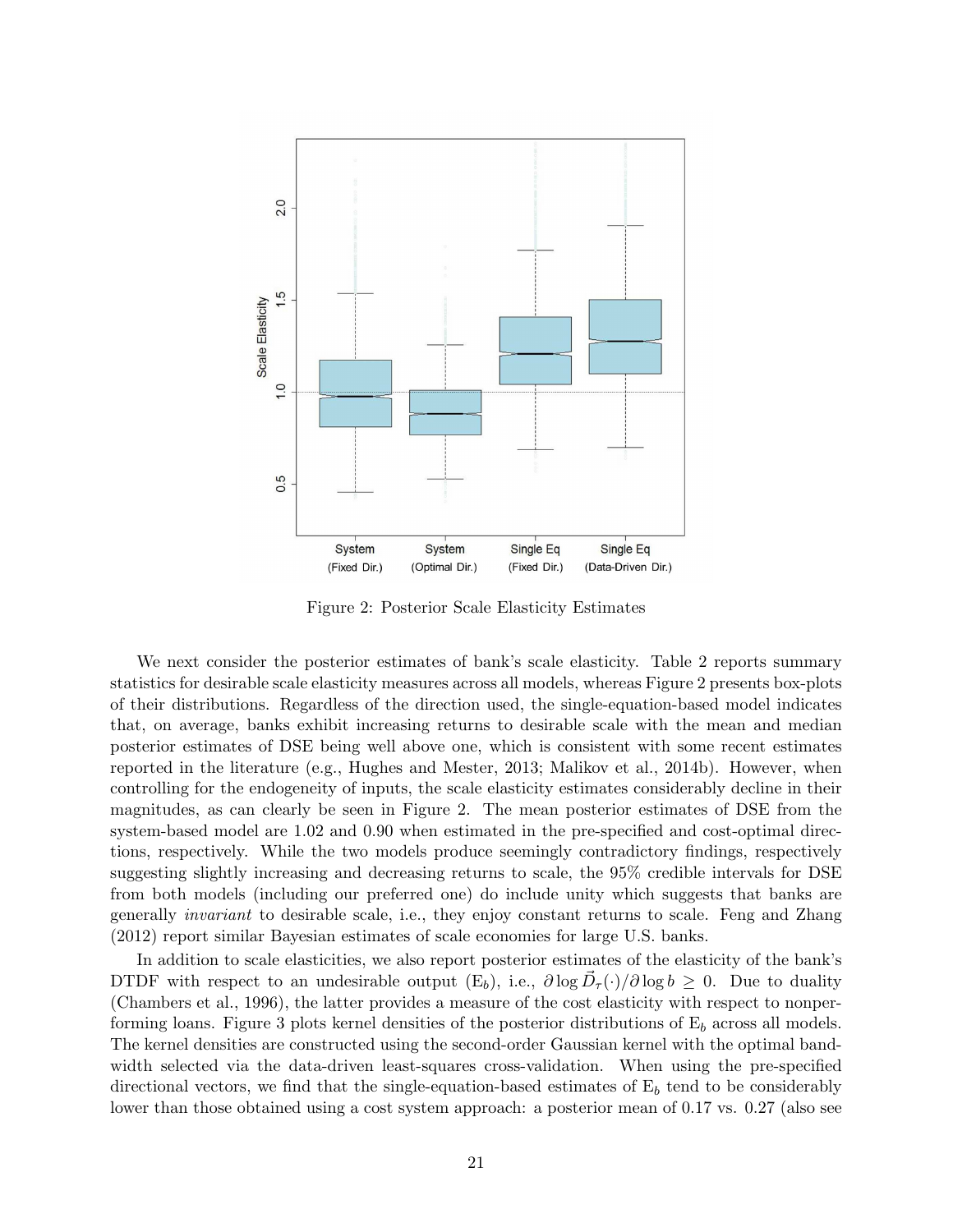

Figure 3: Posterior Estimates of Undesirable Output Elasticity

Table 2). However, letting the data select the direction closes the gap between the two models.

To conclude, we document dramatic distortions in banks' efficiency, productivity growth and scale elasticity estimates obtained from the DTDF estimated via a traditional single-equation approach, which leaves the endogeneity of inputs unaddressed. In studies where exogeneity of inputs is hardly plausible, such as studies of banking production and productivity, a cost system approach, which we offer in this paper, is likely to provide a more robust estimation strategy.

## 7 Conclusion

This paper addresses some econometric issues related to a consistent estimation of banking technology which explicitly accommodates the presence of *undesirable* nonperforming loans ( $NPL$ ) — an inherent characteristic of the bank's production due to its exposure to credit risk. Specifically, we model NPL as an undesirable output in the bank's production process. This approach is advantageous over modeling NPL as a mere banking technology shifter (i.e., a contextual control variable) because it  $(i)$  recognizes that NPL is a by-product of producing desirable outputs, such as earning loans and securities, and *(ii)* accommodates the *undesirability* of NPL. By acknowledging that nonperforming loans are undesirable, we are able to credit banks for the reduction in NPL along with the expansion in desirable outputs when computing their productivity and technological efficiency.

We formulate banking technology using the directional technology distance function (DTDF) generalized to the case of undesirable outputs, which we treat as a stochastic function. The estimation of such a stochastic DTDF is however not trivial due to the potential simultaneity of inputs. We propose addressing this endogeneity of inputs from the perspective of economic theory. More specifically, we suggest invoking the assumption of the bank's cost minimizing behavior not only to justify the treatment of outputs as exogenous (as commonly done in the literature) but to also tackle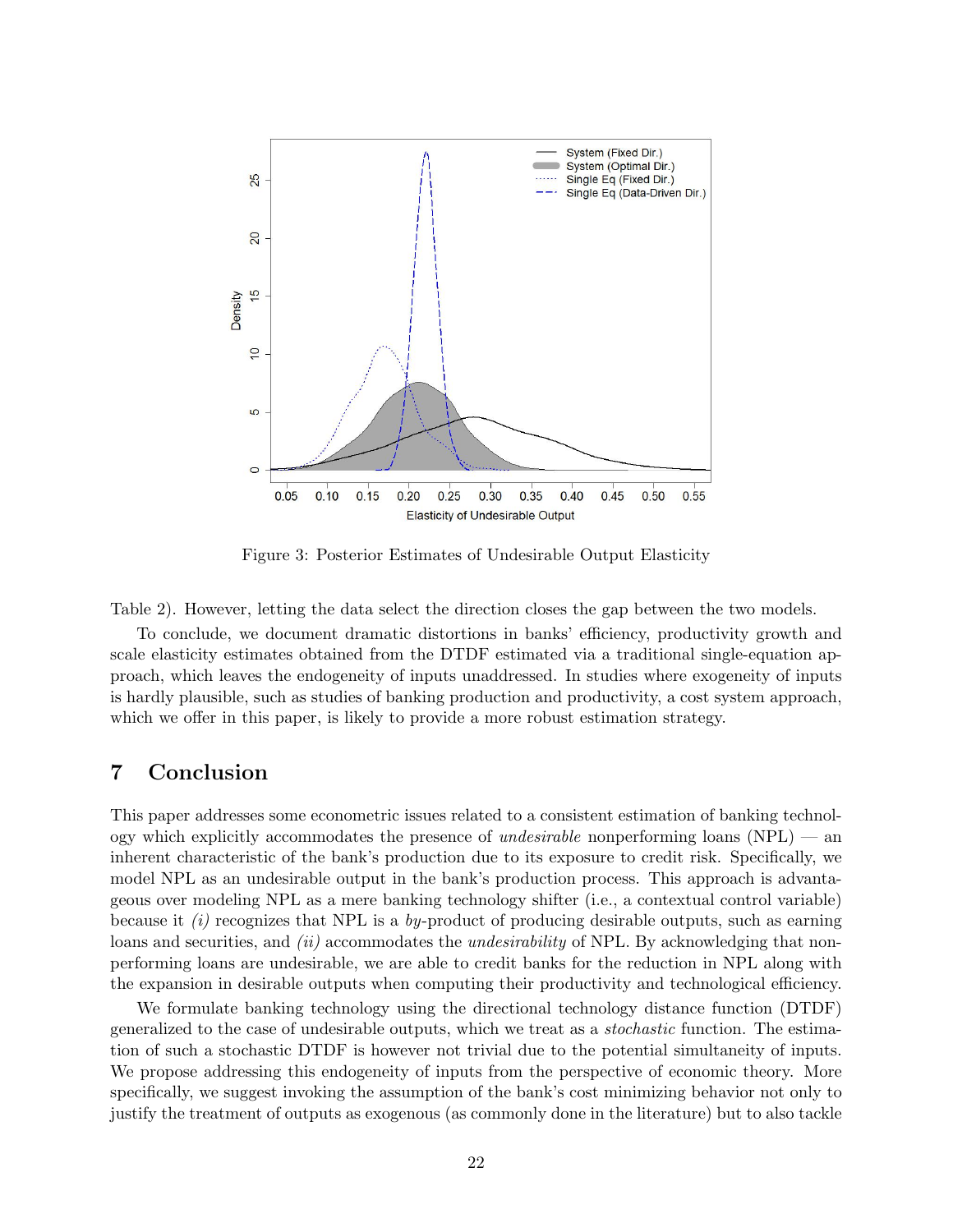the endogeneity of inputs in the DTDF. We do so by augmenting the stochastic DTDF with the set of independent (nonlinear) first-order conditions from the bank's cost minimization problem, which we then estimate as a system of simultaneous equations. Our identification strategy thus relies on competitively determined input prices as a source of exogenous variation.

We note that there are advantages to using our cost system approach even if the DTDF does not suffer from the endogeneity of inputs. Since additional equations (the first-order conditions) do not contain any extra parameters, the system-based parameter estimates are likely to be more precise. Furthermore, technological metrics obtained from the cost system of DTDF are likely to be more meaningful because the economic behavior is embedded into the system through the first-order conditions. The inclusion of the cost-minimizing first-order conditions in the system permits us to also estimate the "cost-optimal" directional vector for the banking DTDF. That is, in contrast to a common tradition in the literature, we do not pre-specify the (fixed) directional vector for the DTDF but rather let the data help us determine the direction in which the bank's movement toward the stochastic frontier is to be estimated. The estimated optimal direction captures the bank's movement to the point on a technological frontier where costs are minimized, thus eliminating the uncertainty associated with an ad hoc choice of the direction.

We apply our cost system approach to the data on U.S. commercial banks in 2001–2010. The nonlinear cost system is estimated in two stages via Bayesian methods subject to theoretical regularity conditions. We document dramatic sensitivity of the estimates of banks' various technological metrics to controlling for the endogeneity of inputs and the choice of the directional vector. We conclude that in studies of banking technology, where exogeneity of inputs is hardly plausible, a cost system approach is likely to provide a more robust estimation strategy.

Lastly, we would like to note that our cost system approach to tackling the endogeneity of inputs in the stochastic DTDF is not limited to the banking application only. It can be applied to any other productivity study, where the endogeneity of inputs may be of concern while exogeneity of outputs is justified on the basis of market regulations and/or the nature of outputs.

## References

- Altunbas, Y., Liu, M-H, M. P., and Seth, R. (2000). Efficiency and risk in Japanese banking. Journal of Banking & Finance, 24:1605–1628.
- Assaf, A. G., Matousek, R., and Tsionas, E. G. (2013). Turkish bank efficiency: Bayesian estimation with undesirable outputs. Journal of Banking  $\mathcal B$  Finance, 37:506-517.
- Atkinson, S. E., Primont, D., and Tsionas, E. G. (2014). Estimation of efficient production using optimal directions with multiple inputs and outputs. Working Paper, Southern Illinois University.
- Atkinson, S. E. and Tsionas, E. G. (2013). Directional distance functions: Optimal endogenous directions. Working Paper, Athens University of Economics and Business.
- Barnett, W. A. (2002). Tastes and technology: Curvature is not sufficient for regularity. Journal of Econometrics, 108:199–202.
- Barnett, W. A., Geweke, J., and Wolfe, M. (1991). Seminonparametric Bayesian estimation of the Asymptotically Ideal Production Model. Journal of Econometrics, 49:5–50.
- Berger, A. N. (2004). The economic effects of technological progress: Evidence from the banking industry. Journal of Money, Credit, and Banking, 35(2):141–176.
- Berger, A. N., Demsetz, R. S., and Strahan, P. E. (1999). The consolidation of the financial services industry: Causes, consequences, and the implications for the future. Journal of Banking & Finance,  $23(2-4):135-194$ .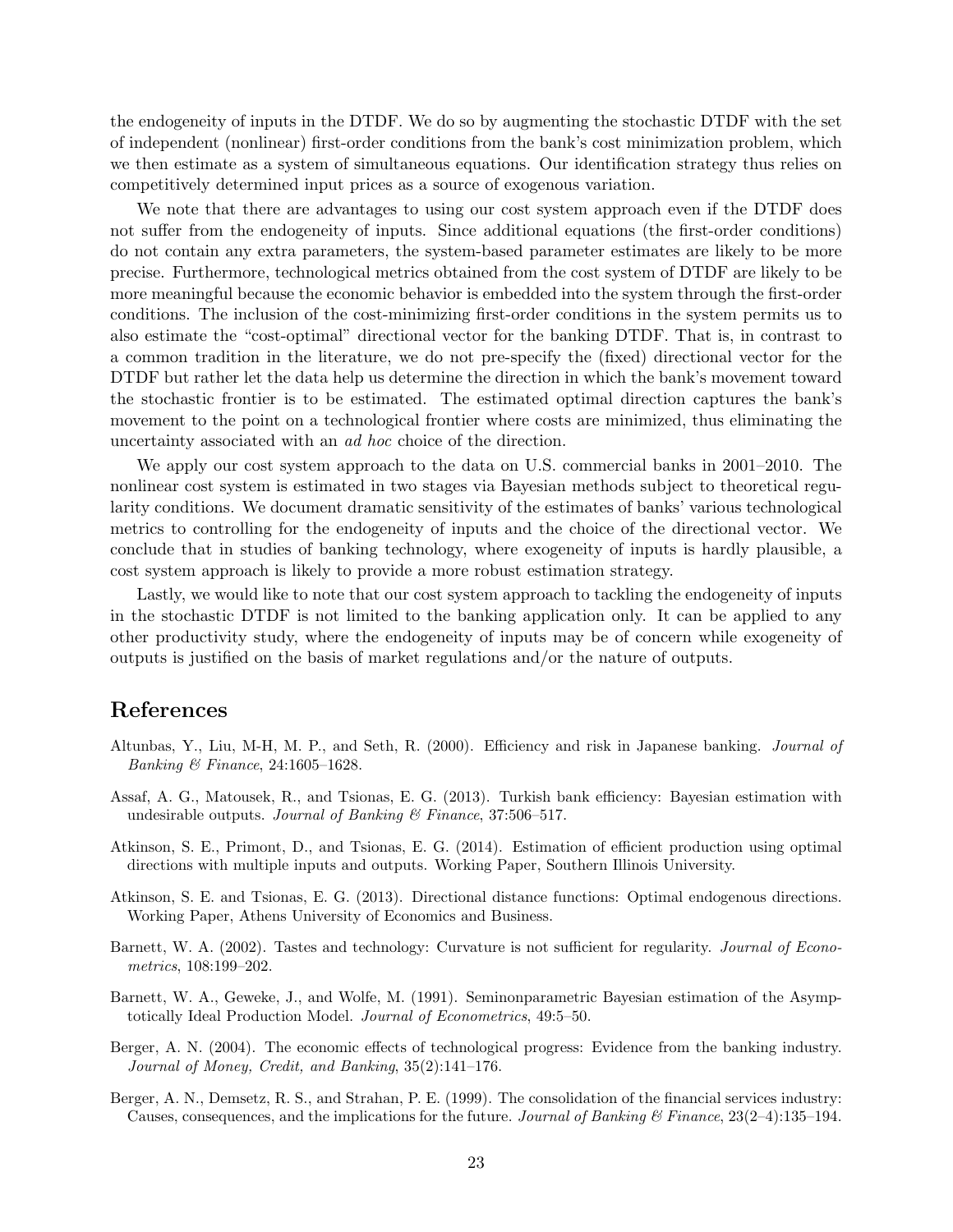- Berger, A. N. and Mester, L. J. (1997). Inside the black box: What explains differences in the efficiencies of financial institutions? Journal of Banking & Finance,  $21(7)$ :895-947.
- Berger, A. N. and Mester, L. J. (2003). Explaining the dramatic changes in performance of US banks: Technological change, deregulation, and dynamic changes in competition. Journal of Financial Intermediation,  $12(1):57-95.$
- Chambers, R. G., Chung, Y., and Färe, R. (1996). Benefit and distance functions. Journal of Economic Theory, 70:407–419.
- Chambers, R. G., Chung, Y., and Färe, R. (1998). Profit, directional distance functions, and Nerlovian efficiency. Journal of Optimization Theory and Applications, 98:351–364.
- Chung, Y., Färe, R., and Grosskopf, S. (1997). Productivity and undesirable outputs: A directional distance function approach. Journal of Environmental Management, 51:229–240.
- Färe, R., Grosskopf, S., Noh, D.-W., and Weber, W. (2005). Characteristics of a polluting technology: Theory and practice. Journal of Econometrics, 126:469–492.
- Färe, R., Grosskopf, S., and Whittaker, G. (2013). Directional output distance functions: Endogenous directions based on exogenous normalization constraints. Journal of Productivity Analysis, 40:267–269.
- Färe, R. and Primont, D. (1995). *Multi-Output Production and Duality: Theory and Applications.* Kluwer Academic Publishers, Norwell.
- Feng, G. and Serletis, A. (2009). Efficiency and productivity of the US banking industry, 1998–2005: Evidence from the Fourier cost function satisfying global regularity conditions. Journal of Applied Econometrics, 24(1):105–138.
- Feng, G. and Serletis, A. (2010). Efficiency, technical change, and returns to scale in large US banks: Panel data evidence from an output distance function satisfying theoretical regularity. Journal of Banking  $\mathcal{C}$ Finance, pages 127–138.
- Feng, G. and Serletis, A. (2014). Undesirable outputs and a primal Divisia productivity index based on the directional output distance function. Journal of Econometrics.
- Feng, G. and Zhang, X. (2012). Productivity and efficiency at large and community banks in the US: A Bayesian true random effects stochastic distance frontier analysis. Journal of Banking  $\mathcal{C}_{F}$  Finance, 36(7):1883–1895.
- Freixas, X. and Rochet, J. (2008). Microeconomics of Banking. The MIT Press, Cambridge.
- Guarda, P., Rouabah, A., and Vardanyan, M. (2013). Identifying bank outputs and inputs with a directional technology distance function. Journal of Productivity Analysis, 40:185–195.
- Hampf, B. and Krüger, J. J. (2014). Optimal directions for directional distance functions: An exploration of potential reductions of greenhouse gases. American Journal of Agricultural Economics. forthcoming.
- Hudgins, L. B. and Primont, D. (2007). Derivative properties of directional technology distance functions. In Färe, R., Grosskopf, S., and Primont, D., editors, Aggregation, Efficiency, and Measurement. Springer.
- Hughes, J. P. and Mester, L. J. (1993). A quality and risk-adjusted cost function for banks: Evidence on the "too-big-to-fail doctrine. Journal of Productivity Analysis, 4(3):293–315.
- Hughes, J. P. and Mester, L. J. (1998). Bank capitalization and cost: Evidence of scale economies in risk management and signaling. *Review of Economics and Statistics*,  $80(2):314-325$ .
- Hughes, J. P. and Mester, L. J. (2010). Efficiency in banking: Theory and evidence. In Berger, A., Molyneux, P., and Wilson, J., editors, Oxford Handbook of Banking. Oxford University Press, Oxford, 1 edition.